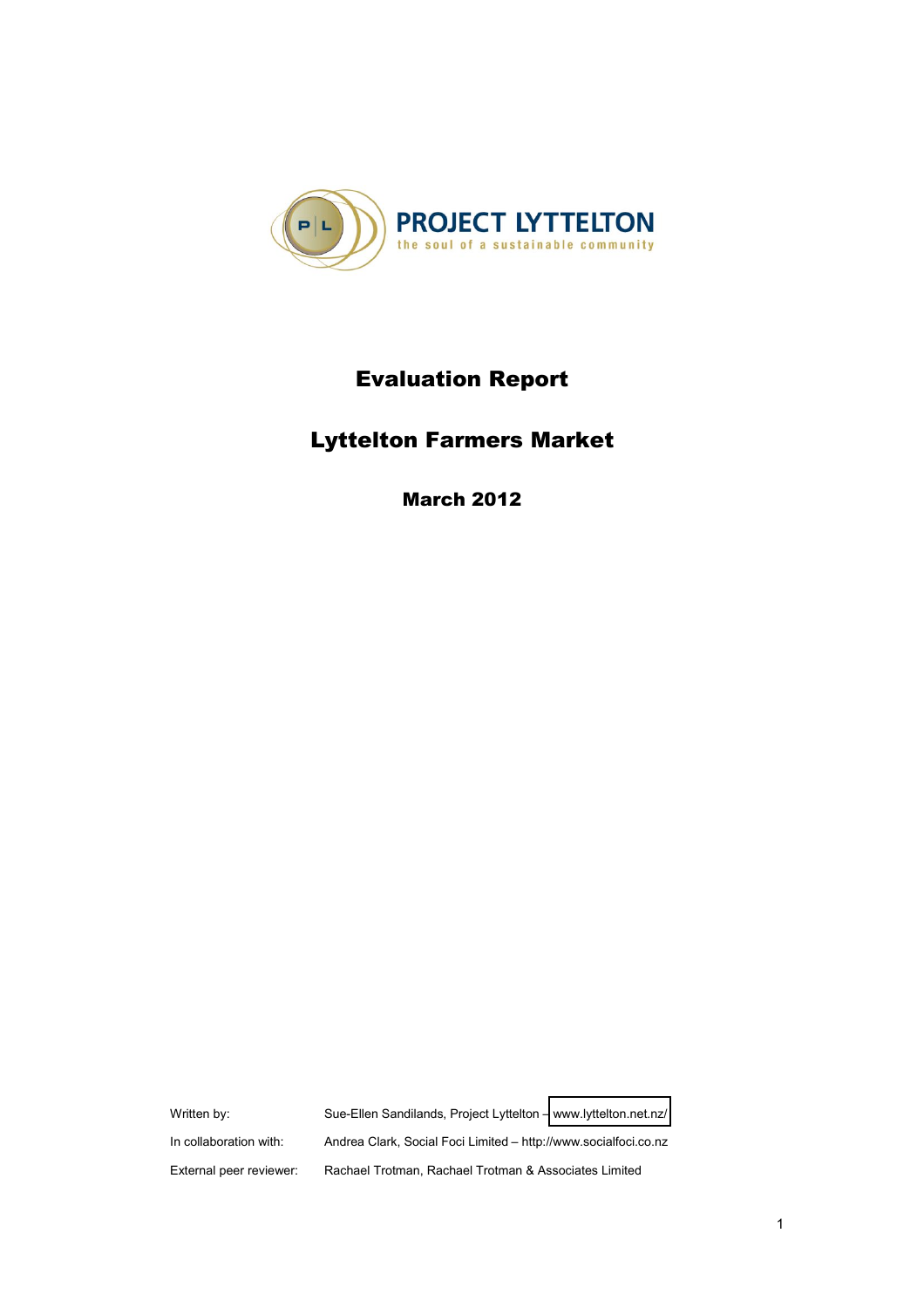# **Table of contents**

| 1              |       |  |  |  |  |  |  |
|----------------|-------|--|--|--|--|--|--|
| $\overline{c}$ |       |  |  |  |  |  |  |
| 3              |       |  |  |  |  |  |  |
|                | 3.1   |  |  |  |  |  |  |
| 4              |       |  |  |  |  |  |  |
|                | 4.1   |  |  |  |  |  |  |
|                | 4.2   |  |  |  |  |  |  |
|                | 4.3   |  |  |  |  |  |  |
| 5              |       |  |  |  |  |  |  |
|                | 5.1   |  |  |  |  |  |  |
|                | 5.2   |  |  |  |  |  |  |
|                | 5.3   |  |  |  |  |  |  |
|                | 5.4   |  |  |  |  |  |  |
| 6              |       |  |  |  |  |  |  |
|                | 6.1   |  |  |  |  |  |  |
|                | 6.2   |  |  |  |  |  |  |
|                | 6.2.1 |  |  |  |  |  |  |
|                | 6.2.2 |  |  |  |  |  |  |
|                | 6.2.3 |  |  |  |  |  |  |
|                | 6.3   |  |  |  |  |  |  |
|                | 6.3.1 |  |  |  |  |  |  |
|                | 6.3.2 |  |  |  |  |  |  |
|                | 6.3.3 |  |  |  |  |  |  |
|                | 6.4   |  |  |  |  |  |  |
|                | 6.4.1 |  |  |  |  |  |  |
|                | 6.4.2 |  |  |  |  |  |  |
|                | 6.4.3 |  |  |  |  |  |  |
| 7              |       |  |  |  |  |  |  |
| 7.1            |       |  |  |  |  |  |  |
|                | 7.2   |  |  |  |  |  |  |
| 8              |       |  |  |  |  |  |  |
| 9              |       |  |  |  |  |  |  |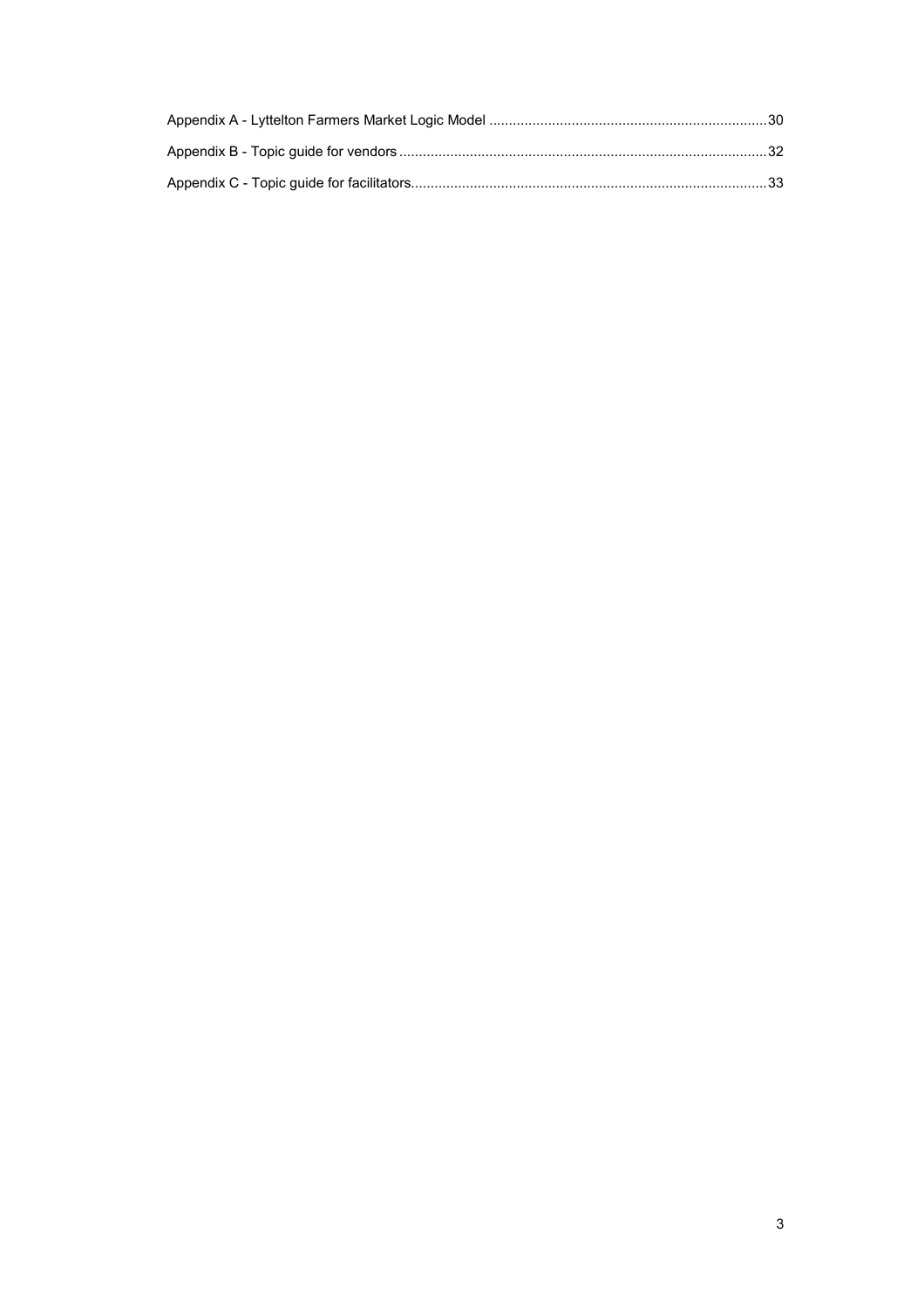# **Executive summary**

*Purpose.* The purpose of this report is to present findings from an evaluation of the Lyttelton Farmers Market undertaken by Project Lyttelton in partnership with Social Foci (Limited), an independent research company that specialises in evaluation. This report is part of a larger *Project Lyttelton Community Research and Evaluation* project funded by the Lottery Community Sector Research Fund.

*Background.* The Lyttelton Farmers Market was established in 2005 to support the growing and buying of local produce in Lyttelton. The Farmers Market runs from 10:00am to 1:00pm every Saturday in the Lyttelton Main School grounds on Oxford Street.

**Evaluation objectives.** The evaluation sought to identify Farmers Market vendors', local businesses' and Farmers Market customers" perceptions of aspects of the Farmers Market that work well, benefits resulting from the Farmers Market, and any areas for improvement. In addition, to identify Farmers Market vendors', local businesses' and Farmers Market customers' levels of awareness of, and knowledge about, Project Lyttelton's accreditation signage for vendors (the signage represents if a Farmers Market stall has food grown by the vendor, meets Project Lyttelton's environmental standards, is locally crafted and/or is within its 100km boundary).

*Evaluation methodology.* Evaluation activities included: (1.) a document review and analysis of two independent research projects on the Farmers Market conducted by Canterbury University students to access information relevant to the evaluation objectives and questions (2.) focus groups with Farmers Market vendors and regular customers, and (3.) focus groups with people from different age categories who had never been to the Farmers Market before.

*Research limitations.* As part of the evaluation, Project Lyttelton had planned to run a focus group with local businesses, but was unable to due to the disruption caused to local businesses as a result of the 2010/2011 Canterbury earthquakes. The earthquakes also meant that focus groups did not include as many participants as were planned for. The findings come from a small group of participants, therefore, they should not be generalised to the wider population.

*Key findings - benefits for Farmers Market customers, vendors, and local businesses.* Regular and first time customers like the access they have to a wide range of quality, local, fresh, seasonal produce in one venue. Customers also value the opportunity to try products before they buy, and the environmental (sustainability) benefits of the Farmers Market model. Vendors and customers like the atmosphere of the Farmers Market, and see it as a positive community meeting place. The opportunity to listen to music, have a coffee, and meet friends is greatly valued. The relationship that develops between customers and vendors is also seen as a key benefit. Customers value the opportunity to interact with, and buy directly from, producers at the Farmers Market, and vendors can generate return custom through their positive interaction with the buyers.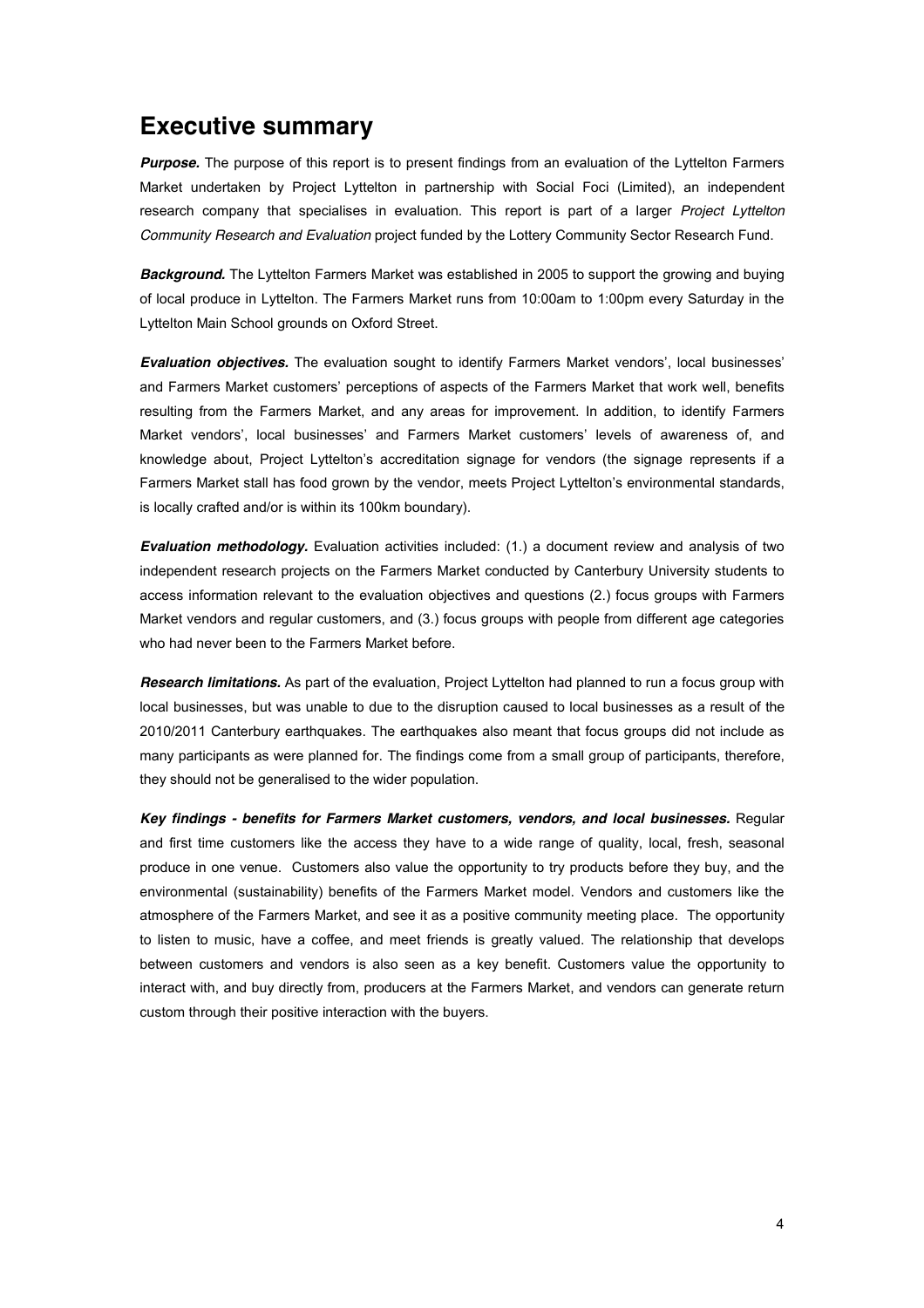For vendors and businesses, the market provides economic benefits on a weekly basis (e.g. cash flow for Farmers Market vendors, employment to locals as musicians, and exposure to local businesses). Vendors value the fact that the market exposes their product to a wide audience and creates the opportunity for further business. The market is seen as a valuable way to bring people into Lyttelton and support local businesses.

*Key findings - suggested improvements.* Customers and vendors highlighted a number of activities that could occur that would improve the Farmers Market.

Vendors identified the need for (1.) clearer food safety regulations that are enforced; (2.) rules around competition and authenticity (e.g. vendors selling products that are organic, if they are organic); (3.) improved communication between Farmers Market management and vendors around Farmers Market rules and regulations; and (4.) general communication about the Farmers Market to people from Lyttelton and Christchurch.

Customers and vendors felt that the market could benefit from (1.) better promotion post-earthquakes (e.g. the location of the market needs to be well signposted when people enter Lyttelton from the Lyttelton tunnel and there needs to be clear signage outside of the Farmers Market); (2.) increased space (e.g. a change in site was suggested by some customers, because the current site is congested - space at Lyttelton Main School is restricted due to a safety wall around two earthquake damaged classrooms, and some vendors' vehicles in the space, and parking is limited); (3.) having seating near the music, so customers can linger at the market; (4.) Making sure someone is responsible for ensuring dogs are kept in the dog parking area; (5.) providing better toilet access; (6.) addressing waste disposal issues - several customers were unable to locate rubbish disposal on the site; (7.) making the Farmers Market zero waste, or plastic bag free; and (8.) putting up centralised signage, that provides information about vendors and their produce, and where they are situated at the Farmers Market.

**Key findings -** *Knowledge and awareness of Project Lyttelton's accreditation signage. Vendors* felt more promotion and education for customers on the accreditation issue was required (i.e. its purpose and how it works). Regular customers did not understand the need for accreditation signage, considering that they had already established good relationships with vendors and know where products come from. The accreditation signage was generally unnoticed by first-time shoppers. For some customers, the logo seemed unnecessarily complicated and needed better information to explain it. Others did not see the need for accreditation as they could ask the vendor about where their produce came from, or they trusted the authenticity of products sold at Farmers Market.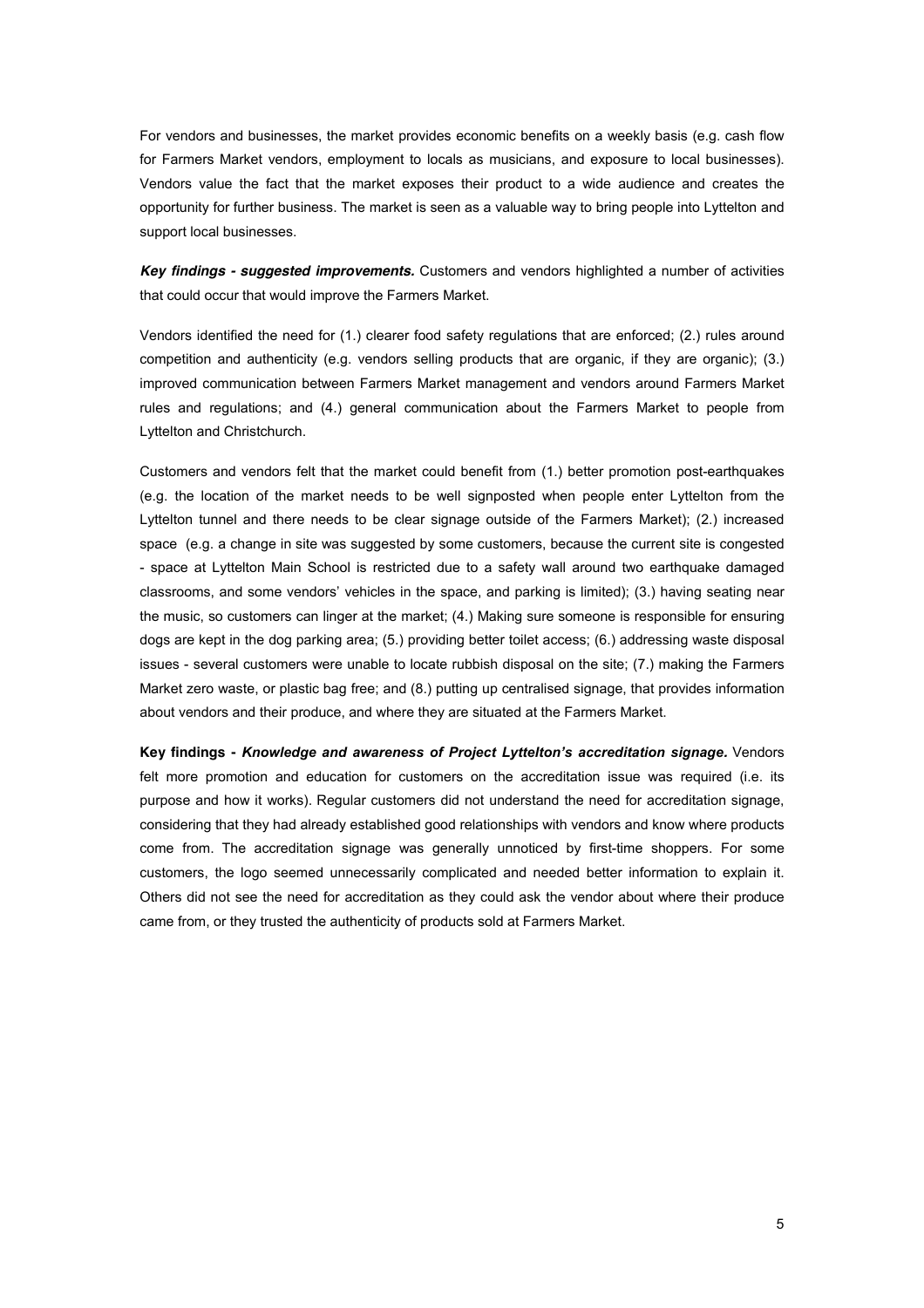*Recommendations.* Based on the evaluation findings, it is recommended that Project Lyttelton undertake the following activities to support the success of the Lyttelton Farmers Market.

- Develop a Lyttelton Farmers Market Advisory Group, which will lead the future direction of market. The group would include representatives of Project Lyttelton, Farmers Market vendors and customers, and local business.
- Identify a suitable future site to meet requirements for size, parking, shade, easy access and central location for the market, and develop timeframes and a plan for shifting to this site.
- ! Develop a set of Farmers Market guidelines in consultation with vendors, based on the findings of this evaluation, and follow these guidelines through consistently. This would include site visits to ensure all vendors comply with New Zealand Food Safety regulations, and verification of where produce is grown.
- ! Improve communication of information from Farmers Market management about the Farmers Market (e.g. Farmers Market rules and regulations) to vendors and the general public via newsletters, email, and general meetings.
- ! Provide a directional sign to Farmers Market when entering Lyttelton from the Lyttelton tunnel, and place a sign at the entrance to the Farmers Market.
- " Promote, and provide education about, Project Lyttelton's accreditation signage for vendors to customers. An central information board about accrediation and where stallholders are located at the Farmers Market should be considered.
- ! Provide seats and tables near the musicians in central part of the market.
- ! Provide a clearly signed rubbish disposal system for customers and vendors, which includes recyclables, compost and landfill waste (e.g. Christchurch City Council bins could be used).
- ! Develop improved information about and access to public toilets,
- ! Assign someone from Project Lyttelton with responsibility for ensuring dogs are kept in the dog parking area.
- ! Conduct a further evaluation in 2013 to measure the extent to which the recommended changes have improved and generally impacted on the Farmers Market experience, and to identify the impact of the market on other local businesses in the area.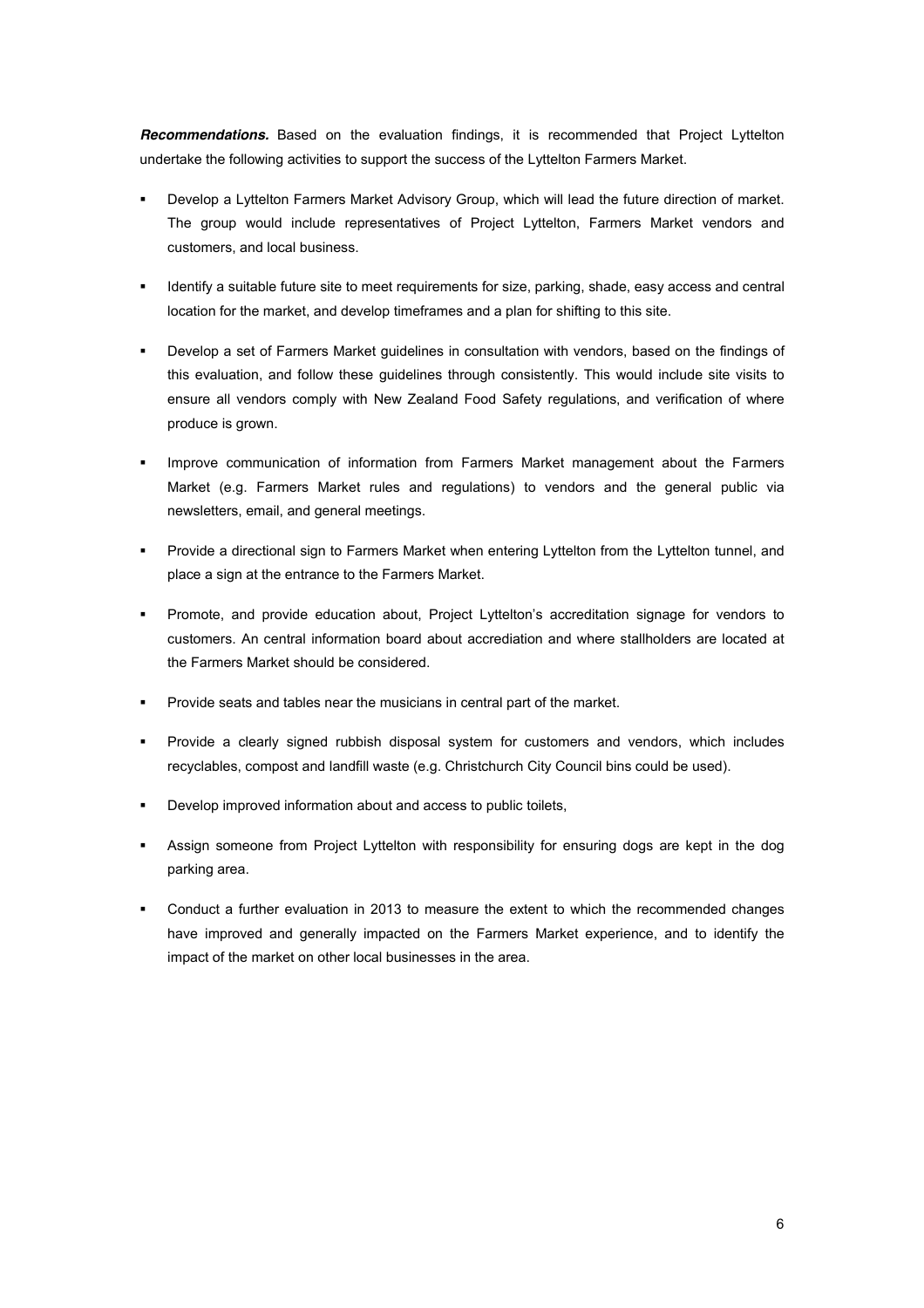# **1 Introduction**

The purpose of this report is to present findings from an evaluation of the Lyttelton Farmers Market undertaken by Project Lyttelton in partnership with Social Foci (Limited), an independent research company that specialises in evaluation. This report is part of a larger *Project Lyttelton Community Research and Evaluation* project funded by the Lottery Community Sector Research Fund.

The Farmers Market was established in 2005 to support the growing and buying of local produce in Lyttelton. Around 30 regular stalls sell a range of local produce such as fresh fruit, vegetables, eggs, bread, meat, cheese, plants and condiments. Local musicians also perform at the Farmers Market each week. The Farmers Market runs from 10:00am to 1:00pm every Saturday in the Lyttelton Main School grounds on Oxford Street.

Project Lyttelton started the Farmers Market to secure and support local food production as key to building a resilient community<sup>1</sup>. New stallholders have to live within 100 kilometres of the Lyttelton Harbour Basin, and can only sell fresh, locally produced food.

This report describes the type of evaluation and its intended use, the key evaluation objectives and questions, the evaluation methods used and their limitations, and evaluation findings, followed by a discussion, recommendations and conclusions section.

# **2 Evaluation type and use**

The Farmers Market evaluation looks at processes and outcomes from the Farmers Market. It provides a qualitative assessment only. The purpose of this assessment is to provide Project Lyttelton with an indepth understanding of vendors, local businesses and customers perceptions of aspects of the Farmers Market that work well and benefits resulting from the Farmers Market, any areas for improvement, and the level of knowledge and understanding of Project Lyttelton's accreditation signage for vendors. $^2$ .

Project Lyttelton will use the evaluation findings to inform the way that they resource and operate the Farmers Market in years to come. In addition, they will use findings from the evaluation to inform wider audiences (e.g. other community groups) about (1.) what aspects of the Farmers Market vendors and customers enjoy the most, (2.) the perceived benefits for vendors and local businesses, and (3.) lessons learned about areas for improvement to the Farmers Market.

<sup>&</sup>lt;sup>1</sup> Represents if the stall has food grown by the vendor, meets Project Lyttelton's environmental standards, is locally crafted and/or is within its 100km boundary.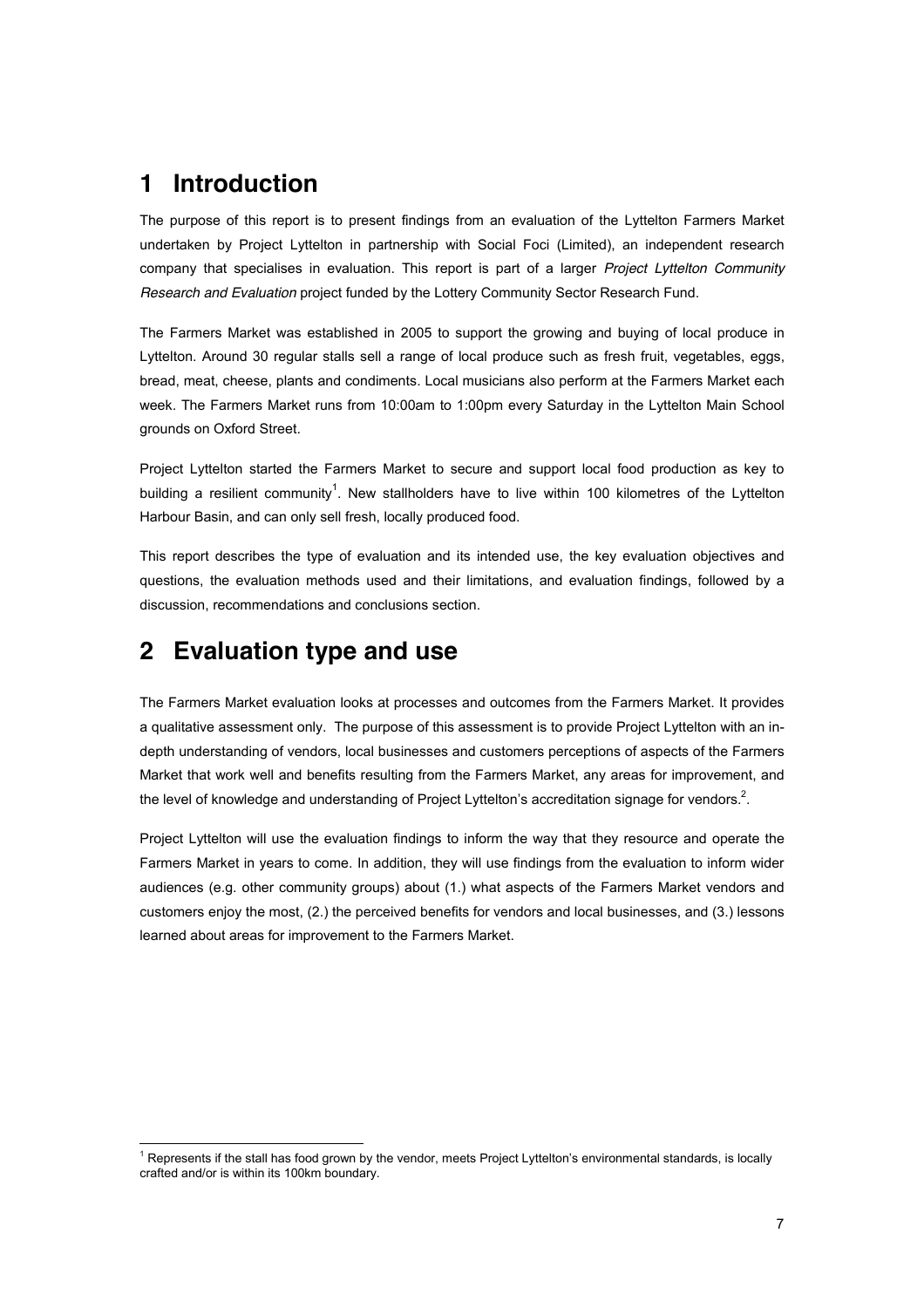# **3 What we wanted to find out**

This section details the information this evaluation aimed to collect.

### **3.1** Key evaluation objectives and questions

The key objectives of the evaluation and related evaluation questions are as follows.

- ! **Objective 1: To identify customers perceptions of the Farmers Market and how it could be improved** 
	- ! What aspects of the Farmers Market do customers like?
	- ! What aspects of the Farmers Market do customers think could be improved?
	- ! What developments could occur in the next one to two years to improve the Farmers Market?
- ! **Objective 2: To identify vendors and local businesses perceptions of the Farmers Market and how it could be improved**
	- What are the benefits to vendors and local businesses as a result of being involved in the Farmers Market?
	- ! What do local businesses and vendors think could be improved about the Farmers Market?
	- ! What developments could occur in the next one to two years to improve the Farmers Market?
- ! **Objective 3: To identify vendors, businesses and customers awareness and knowledge of Project Lyttelton's accreditation signage<sup>3</sup> for vendors.** 
	- " Are vendors, businesses, and customers aware of Project Lyttelton's accreditation signage?
	- Do vendors, businesses, and customers know what Project Lyttelton's accreditation signage means?

<sup>&</sup>lt;sup>3</sup> Represents if the stall has food grown by the vendor, meets Project Lyttelton's environmental standards, is locally crafted and/or is within its 100km boundary.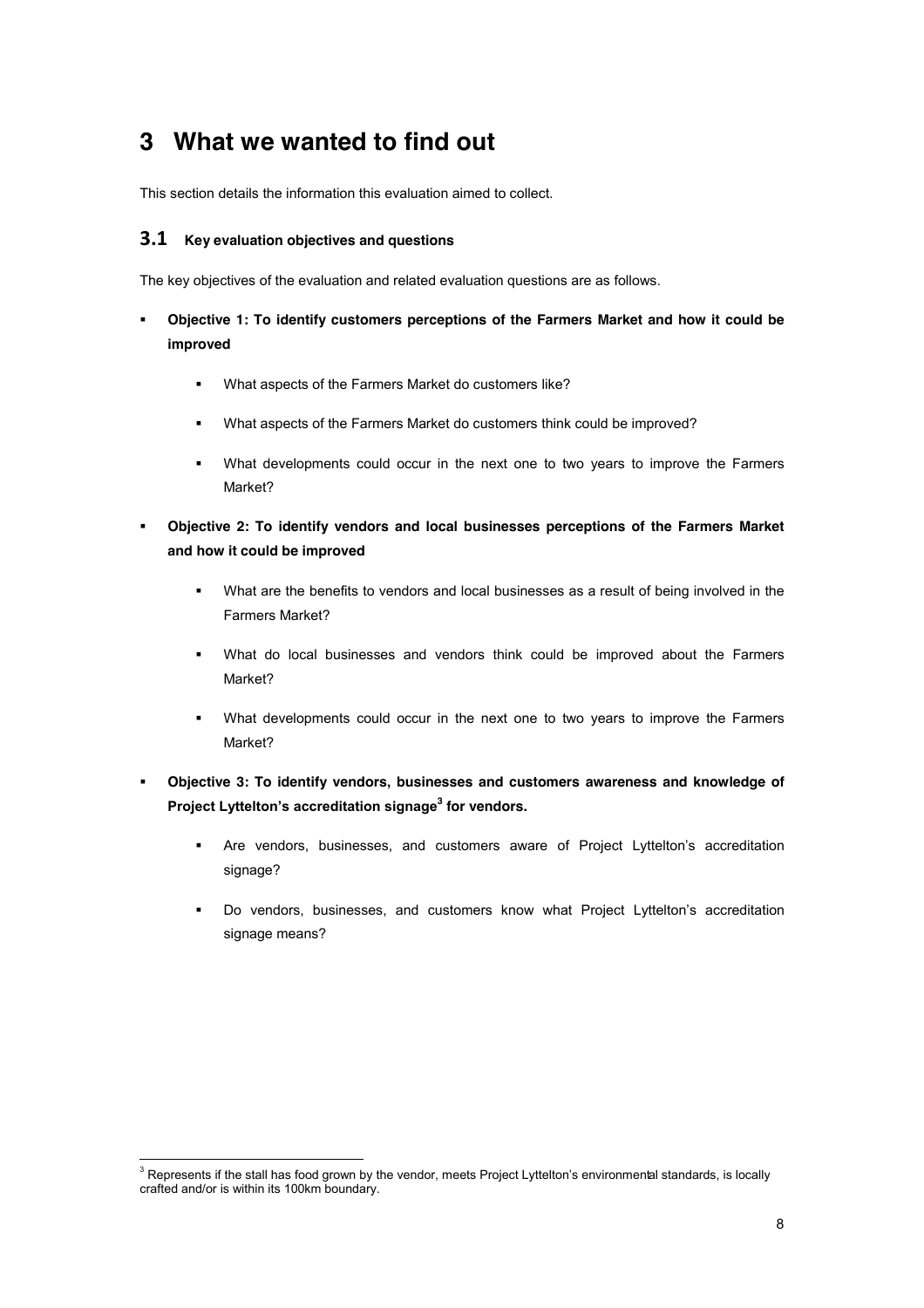# **4 Description - Lyttelton Farmers Market**

The objectives for the Farmers Market, groups that the Farmers Market is intended to reach, and resources (people and financial) that support the management and running of the Farmers Market are presented below. For a logic model diagram showing the activities that are part of the Farmers Market and outcomes expected from those activities see Appendix A.

## **%#\$ Farmers Market objectives**

Through the Farmers Market, Project Lyttelton aims to:

- $i$  Give the community access to a wide variety of fresh, local, seasonal produce and, "value added" *products direct from the producer.*
- ! *Provide a centralised trading place in Lyttelton so locals can shop locally.*
- ! *Provide an informal, social gathering place in an open-air setting for the Lyttelton community.*
- ! *Provide work opportunities for local people and to stimulate the local economy and local businesses.*
- ! *Highlight and celebrate Project Lyttelton and other community organisations, with the goal of improving Lyttelton's community appeal.*
- ! *Foster awareness and action in relation to environmental sustainability.*

## **%#& Groups reached by the Farmers Market**

Key groups that the Farmers Market is intended to reach are:

- All local people in the Lyttelton Harbour Basin.
- Local stallholders.
- ! Local musicians, and other local entertainers.
- Local businesses.
- People in the surrounding hill suburbs.
- People from Christchurch.
- Tourists.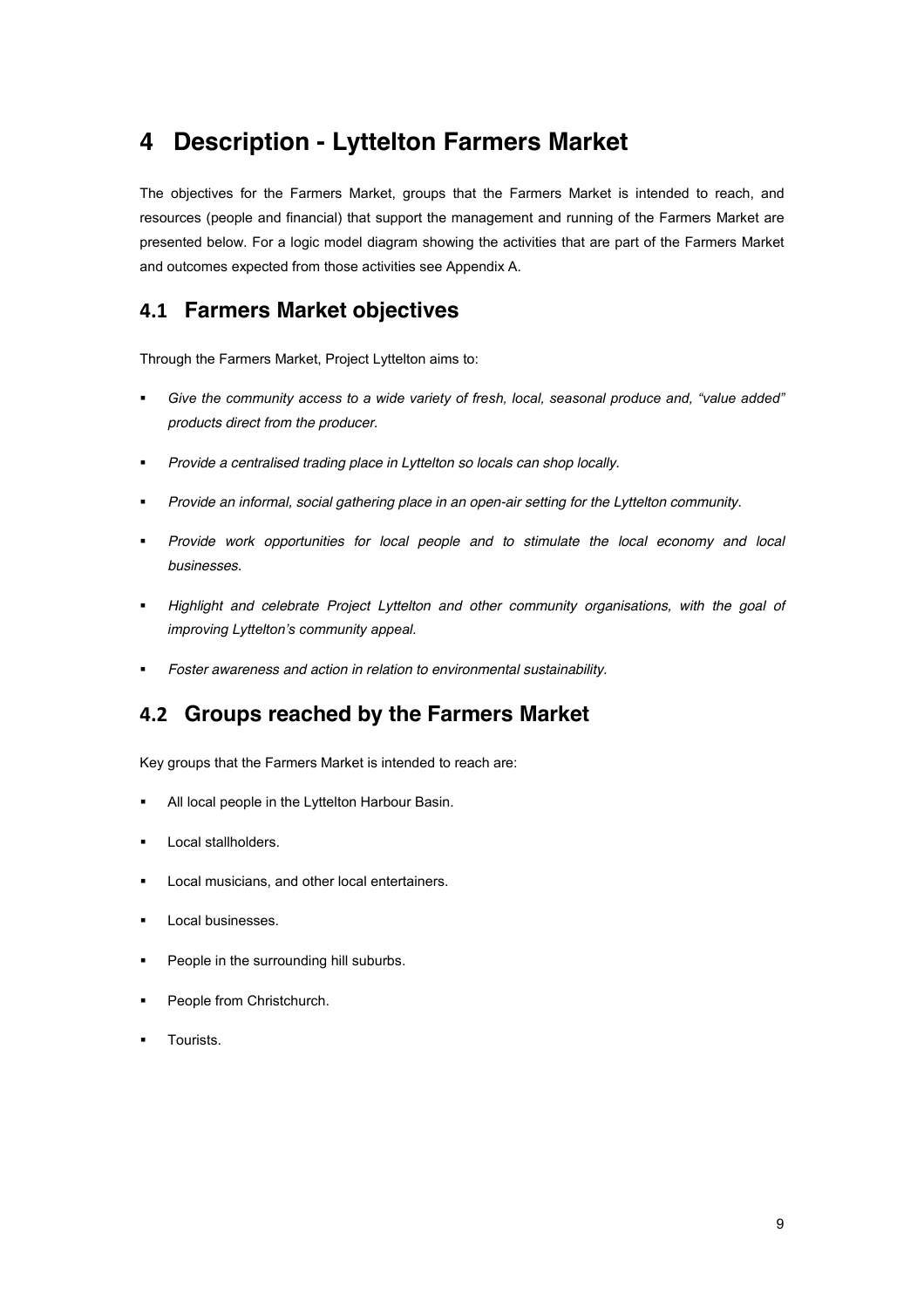Although Project Lyttelton does not currently collect information on the extent to which the listed groups access the Farmers Market, there is ancedotal evidence (verbal feedback from customers, businesses, and vendors) that all of these groups access and benefit from the Farmers Market. In the short-term, Project Lyttelton aims to identify and put processes in place to collect this information, but this will be capacity dependent.

### **%#" Resources**

The following resources support Project Lyttelton's Farmers Market $^4$ :

### **People**

- Key Champions.
	- ! Three Project Lyttelton Board members (Farmers Market steering group) act as key champions for the Farmers Market (unpaid).
- **Volunteers.** 
	- Market Manager (five and a half hours per week).
	- Project Lyttelton Information/Sales person (four and a half hours per week).
- ! Market Manager/Administrator (Paid role for six hours per week).
- ! Website support (volunteer hours, as needed).
- **EXECTE:** Stallholder Liaison person (unpaid).
- ! Market Committee (unpaid).

#### **Financial**

- Stallholder fees (\$35, and with power \$40 per week).
- . Incubator: Small-scale home suppliers can sell their product through the Project Lyttelton's website. This requires a \$10 yearly membership fee, and 10% commission on sales<sup>5</sup>.
- ! Fundraising ! dinners and raffle (store holders have opportunity to contribute goods).
- Surplus used to fund other projects.

 $<sup>4</sup>$  This was the structure in which resources were allocated at the time of the evaluation. This structure has been</sup> changed since then.

<sup>&</sup>lt;sup>5</sup> If the venture is successful they can then move to become a regular stallholder, meeting all other requirements.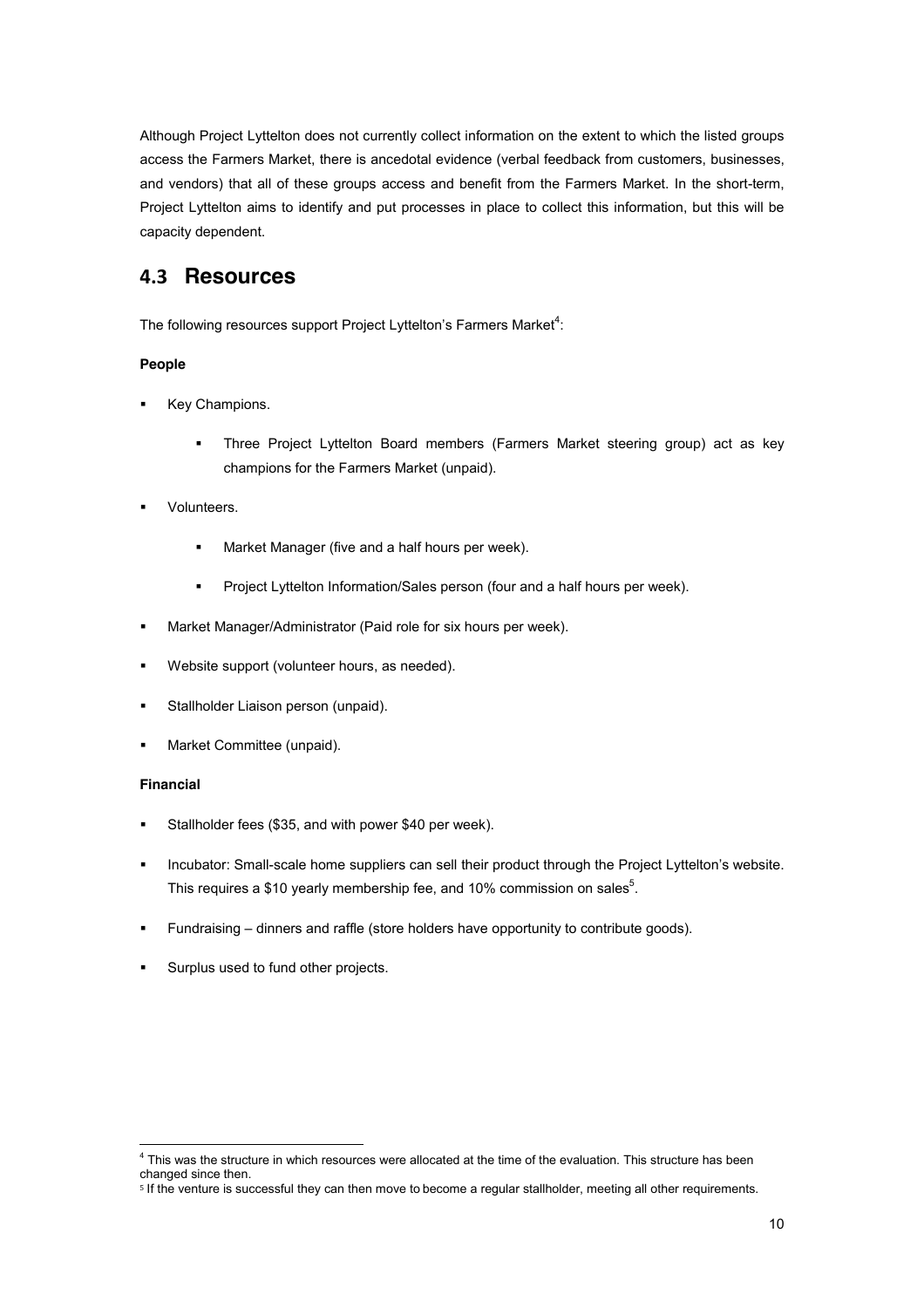# **5 What we did - methodology**

This evaluation aimed to give at least two Project Lyttelton team members *hands on* applied learning opportunities, with a key objective being to enhance their evaluation capability as part of a wider monitoring and evaluation project. As such, they were supported by Social Foci<sup>6</sup> to undertake evaluation design activities, collection of qualitative information from fieldwork, and to undertake analysis of data, and reporting.

This section sets out the methodology for the evaluation of the Farmers Market. Qualitative methods were selected for this evaluation, because Project Lyttelton wanted in-depth information from key groups accessing and involved with the Farmers Market. Selection of focus groups allowed for better triangulation of information (i.e. equal input from all stakeholder groups: customers, vendors, and businesses), and allowed the same issues to be tested against each other.

### **5.1 Document review**

Two external university publications provide information about the Farmers Market that relate to the evaluation objectives<sup>7</sup>. Project Lyttelton reviewed the two publications, and then summarised information relating to the evaluation. Key findings from the document review and analysis are included in Section 7.

### **5.2 Focus groups with vendors and regular customers**

Project Lyttelton facilitated two focus groups with vendors and regular customers at the Farmers Market. The aim was to identify what aspects of the Farmers Market they like most, aspects that could be improved, perceived benefits for them, and their knowledge and understanding of Project Lyttelton's accreditation signage at the Farmers Market. Six people were invited to participate in each focus group $^8$ . Project Lyttelton completed the following processes.

- 1. **A topic guide9 and consent form were developed** for focus groups participants.
- 2. **Potential participants were selected.** Vendors were randomly selected from a list of all vendors. A snowball method was used to identify regular customers (i.e., starting with regular customers who the evaluators knew and asking them for the contact details of other regular customers).
- 3. **Potential participants were contacted**. The venue, date, and time for the focus groups were booked, and potential participants were phoned, or sent an email, inviting them to their focus group with information about (1.) the purpose of the evaluation, (2.) the intended use of evaluation findings, and (3.) information explaining that participation was voluntary. If potential participants indicated that they did not wish to participate, additional people were selected from the list of vendors, and regular customers were asked to select someone else that they knew that could be a

 $6$  [http://www.socialfoci.co.nz](http://www.socialfoci.co.nz/)

<sup>7</sup> These publications are: University of Canterbury (2008*) Farmers Market: Contributing to a Sustainable Future?* and University of Canterbury (2009) *Lyttelton Farmers Market: Bigger than Lyttelton.*<br><sup>8</sup> As part of the evaluation, Project Lyttelton had planned to run a focus group with local businesses also, but were

unable to due to the disruption caused to local businesses as a result of the Christchurch earthquakes. <sup>9</sup> See Appendix B for an example topic guide – focus group with vendors.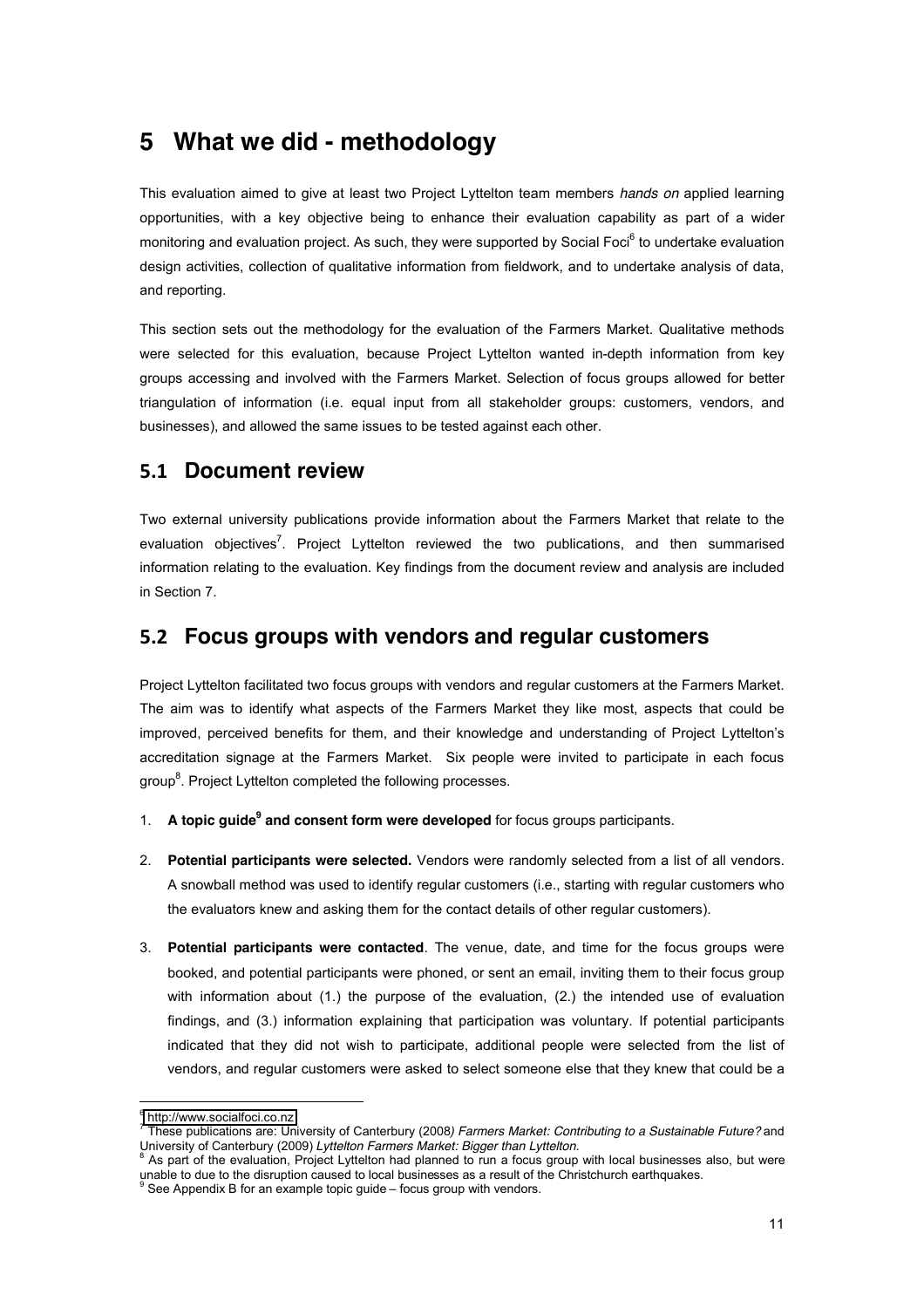potential participant. This process continued until two groups (one group of vendors and one group of regular customers) had been selected.

- 4. **A topic guide and consent form were distributed to focus group participants.** Once participants had confirmed that they were happy to attend, they were emailed a topic guide indicating (1.) general discussion topics that will be covered during their focus group, and (2.) the purpose of the focus groups, and (3.) use of information derived from the focus groups. They were also emailed a consent form for them to provide their informed consent regarding (1.) their participation (2.) understanding of the purpose of the focus groups (3.) that the focus group component of the meeting would be audio recorded (4.) and that respondent's would not be identified personally in reporting the evaluation findings.
- 5. **The focus groups took place.** A Project Lyttelton team member who had had no involvement with the Farmers Market facilitated the focus groups. The focus groups were audio recorded.
- 6. **Focus group data was analysed**. The focus group facilitator transcribed the audio recordings of the focus groups. Then the facilitator completed a thematic content analysis of information in the focus group transcripts, and documented key findings from each focus group.
- 7. **Key findings were emailed to focus group participants** for the opportunity to provide further comments about discussion topics, and to ensure that the key findings accurately reflected their thoughts. The key findings were amended, as needed, and finalised by the facilitator.

## **'#" Mystery shopping technique and focus groups**

People who had never been to the Farmers Market before were selected based on pre-specified age categories<sup>10</sup>, and provided with \$50.00 to have an experience at the Farmers Market for a minimum of one hour (10:30am -11:30am at the busiest market time). The mystery shopping process occurred on two different days (i.e. two people from each age group were selected (eight in total), and one person from each age category would shop on a different Saturday).

Two focus group sessions were held after the mystery shopping events to identify what aspects of the Farmers Market customers like and what aspects of the Farmers Market that customers think could be improved, and to assess their knowledge and understanding of Project Lyttelton's accreditation signage for vendors. Participants were required to come to the focus groups as a condition of taking part in the mystery shopping process. Project Lyttelton completed the following processes.

- 1. **A topic guide was developed<sup>11</sup>** for the facilitator of the focus groups.
- 2. **A consent form was developed** for evaluation participants.
- 3. **Potential participants were selected.** Project Lyttelton selected people within their community in the age categories, who they knew had not attended the Farmers Market before. Project Lyttelton used a snowball method (i.e. starting with people they knew and asking them for the contact details of other people who had not attended the Farmers Market before) to select participants.

<sup>&</sup>lt;sup>10</sup> The age groups involved include ages  $20 - 34$ ,  $35 - 50$ , 50  $- 64$ , and 65+. <sup>11</sup> See Appendix C.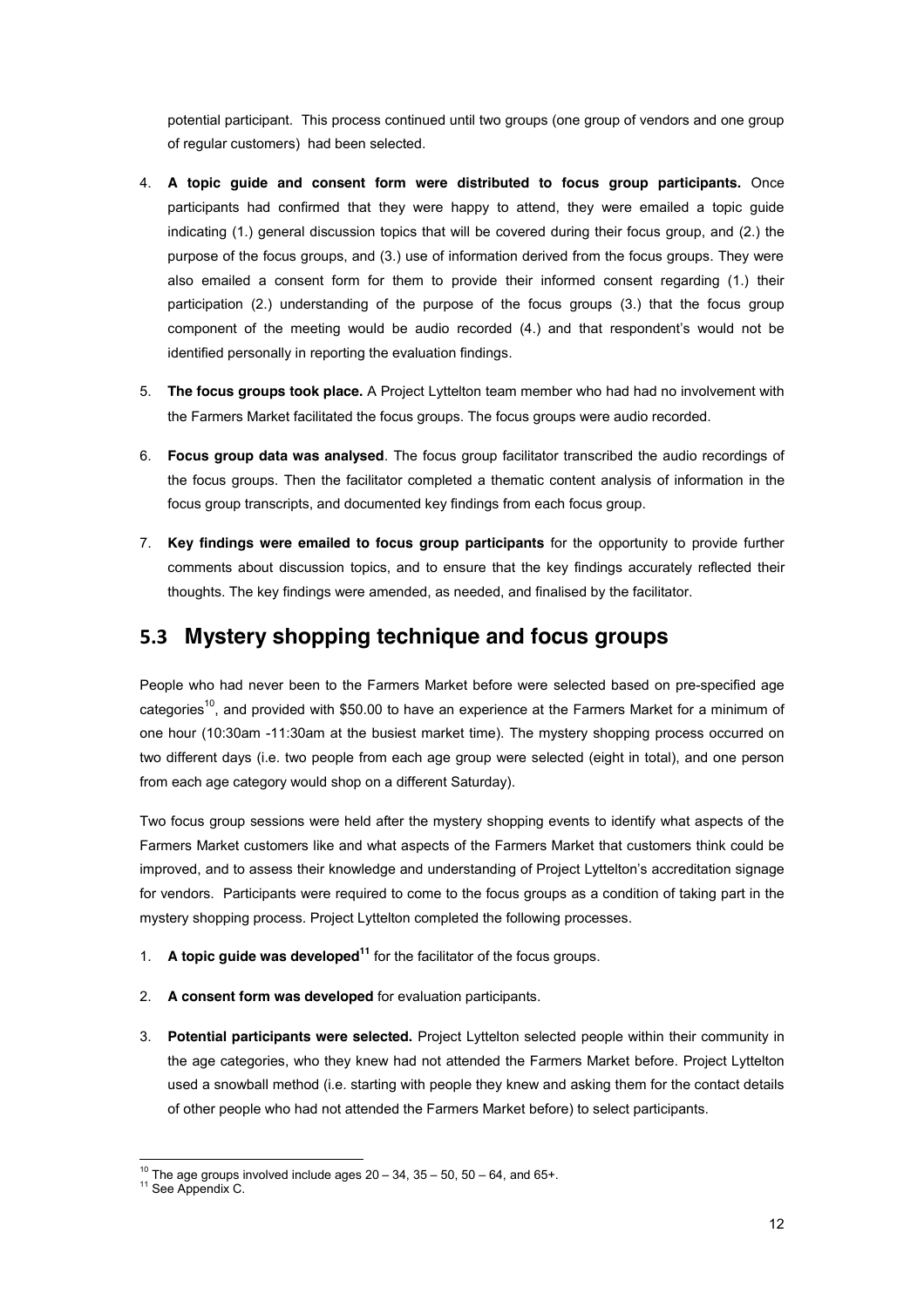- 4. **Potential participants were contacted**. The venue, date, and time for the mystery shopping experience and the focus groups were booked, and potential participants were contacted by phone, or by email, inviting them to their mystery shopping and focus group session.
- 5. **Vendors were informed about the project (who then notified their staff)** about what Project Lyttelton were doing (evaluation activities) and why, and how vendors would be involved/impacted on the day, via Project Lyttelton's Farmers Market Newsletter.
- 6. **A consent form was distributed to focus group participants.** Once participants had confirmed that they were happy to attend, they were emailed a consent form for them to provide their informed consent regarding (1.) their participation (2.) understanding of the purpose of the mystery shopping experience and focus groups (3.) that the focus group component of the meeting would be audio recorded, and (4.) that respondents would not be identified personally in reporting the evaluation findings.
- 7. **The mystery shopping events took place.** Two Project Lyttelton team members met with participants before they started their mystery shopping experience (two groups on different days, four people per group), gave participants \$50.00, reiterated the instructions for the evaluation, and confirmed the venue and meeting time for the focus group.
- 8. **The focus groups took place.** One Project Lyttelton team member facilitated the two focus groups. The focus groups were audio recorded.
- 9. **Focus group data were analysed**. A transcriber typed up the audio recordings of the focus groups. Then a Project Lyttelton team member completed a thematic content analysis of information in the focus group transcripts, and documented key findings from each focus group.
- 10. **Key findings were emailed to focus group participants**. Participants were given the opportunity to provide further comments about discussion topics, and to ensure that the key findings accurately reflected their thoughts. The key findings were changed, as necessary, and finalised by Project Lyttelton.

## **5.4 Research limitations**

.

As part of the evaluation, Project Lyttelton had planned to run a focus group with local businesses, but was unable to due to the disruption caused to local businesses as a result of the 2010/2011 Canterbury earthquakes. The earthquakes also meant that focus groups did not include as many participants as were planned for. The findings come from a small group of participants, therefore, they should not be generalised to the wider population.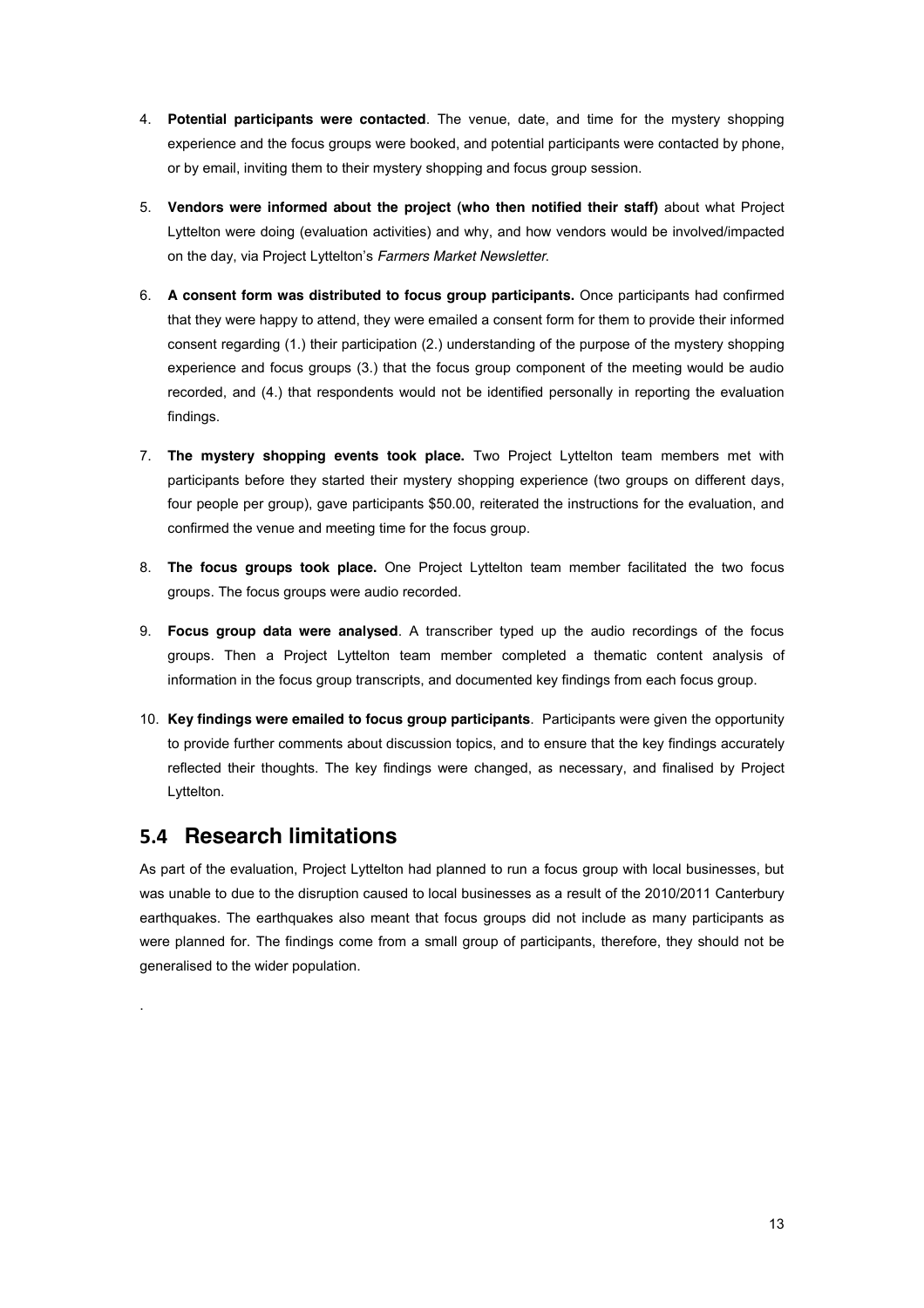# **6 What we found - Evaluation findings**

This section presents evaluation findings from the document review and analysis, focus groups with vendors and regular customers, and the mystery shopping technique and two focus groups.

## **(#\$ Document review and analysis**

The Lyttelton Farmers Market has been operating since September 2005. During this time, two independent studies of the Farmers Market have been undertaken. Both were completed by third year University of Canterbury geography students, as part of their courses, to give them applied research experience in a community setting<sup>12</sup>.

In 2008, students completed research to identify the extent to which the Farmers Market was contributing to a sustainable future. In 2009, completed research to identify the extent to which the Farmers Market acts as a vehicle for community interaction and the stimulation of local business.

Table 1 below summarises findings from the research that pertain to this evaluation. Specifically, information relating to what aspects of the Market customers, vendors, and businesses like, aspects that could be improved, and perceived benefits for these three groups.

<sup>&</sup>lt;sup>12</sup> These publications are: University of Canterbury (2008) Farmers Market: Contributing to a Sustainable Future, and University of Canterbury (2009) *Lyttelton Farmers Market: Bigger than Lyttelton.*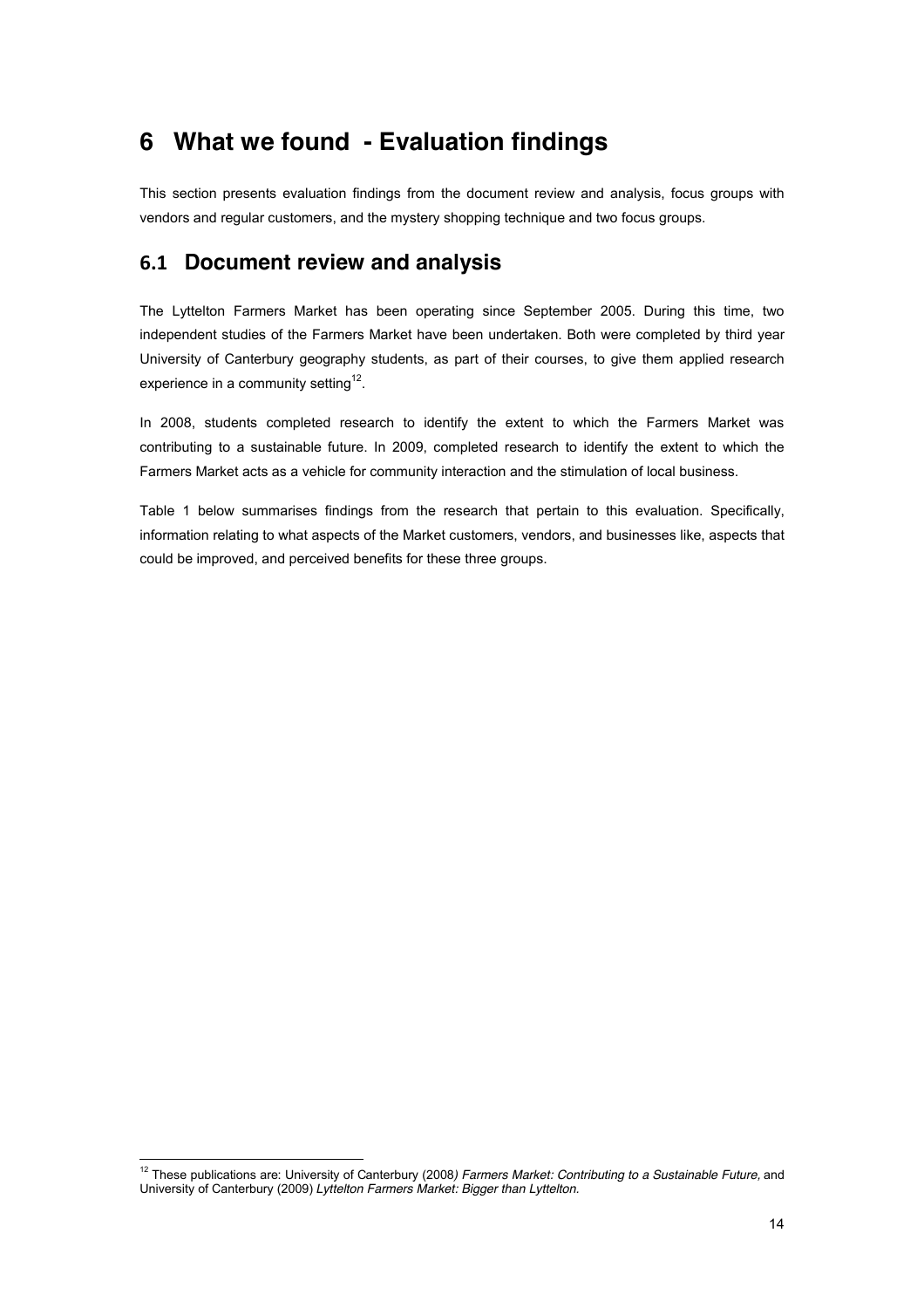### **Table 1: Customer perspectives**

| <b>Customers Perspectives</b><br>of the Farmers Market | 2008 study                                                               | 2009 study                                                                                           |
|--------------------------------------------------------|--------------------------------------------------------------------------|------------------------------------------------------------------------------------------------------|
| What aspects customers<br>liked about the Farmers      | The range of fruit and<br>٠<br>vegetables                                |                                                                                                      |
| <b>Market</b>                                          | The freshness of products<br>٠                                           |                                                                                                      |
|                                                        | That local products are<br>٠<br>available                                |                                                                                                      |
|                                                        | Good atmosphere<br>П                                                     |                                                                                                      |
|                                                        | Good mix of products<br>٠                                                |                                                                                                      |
|                                                        | Good value for money<br>П                                                |                                                                                                      |
|                                                        | Close proximity of the<br>٠<br>Farmers Market for people in<br>Lyttelton |                                                                                                      |
|                                                        | Relationships with producers<br>٠                                        |                                                                                                      |
|                                                        | The Farmers Market supports<br>П<br>the local economy                    |                                                                                                      |
|                                                        | The taste of food bought at<br>٠<br>the Farmers Market                   |                                                                                                      |
|                                                        | Perceived reduction of food<br>٠<br>miles                                |                                                                                                      |
|                                                        | The Farmers Market<br>٠<br>encourages sustainability                     |                                                                                                      |
|                                                        | The Farmers Market serves<br>٠<br>as a meeting place                     |                                                                                                      |
|                                                        | Good place for visitors to<br>٠<br>Lyttelton                             |                                                                                                      |
| What customers think<br>should be improved             | The Farmers Market should<br>٠<br>be plastic bag free                    | The number of vendors should<br>٠<br>be increased to encourage                                       |
|                                                        | There should be zero waste<br>٠<br>at the Farmers Market                 | more competition amongst<br>vendors and affordable food for<br>customers<br>Car parking options<br>٠ |
|                                                        |                                                                          |                                                                                                      |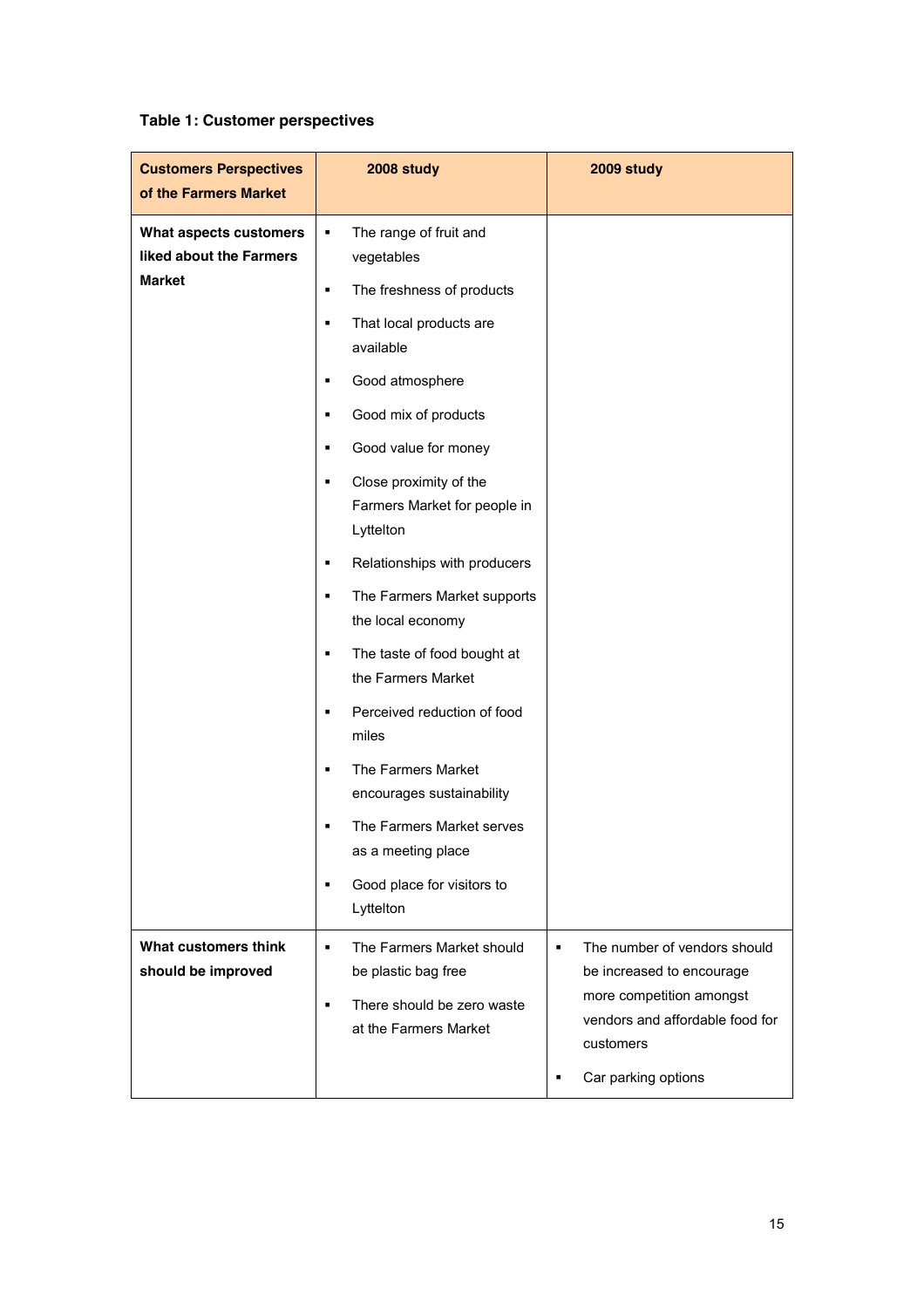### **Table 2 3 Vendors perspectives**

| <b>Vendors</b><br><b>Perspectives</b> | 2008 study                                                                                                                                                                                                                                                                                                                                                       | 2009 study                                                                                                                                                                                                                                                                                                                                                                                     |
|---------------------------------------|------------------------------------------------------------------------------------------------------------------------------------------------------------------------------------------------------------------------------------------------------------------------------------------------------------------------------------------------------------------|------------------------------------------------------------------------------------------------------------------------------------------------------------------------------------------------------------------------------------------------------------------------------------------------------------------------------------------------------------------------------------------------|
| Benefits of the<br>market for vendors | The Farmers Market<br>٠<br>provides a place for<br>vendors to promote and sell<br>their products<br>Vendors earn a profit from<br>٠<br>sales<br>Direct sales occur<br>٠<br>The Farmers Market<br>٠<br>provides publicity and<br>exposure to vendors<br>products<br>It is cheaper to run a<br>٠<br>business from the Farmers<br>Market than a business<br>premise | The Farmers Market:<br>Has a positive impact on the local<br>$\blacksquare$<br>community and businesses<br>Compliments existing businesses<br>٠<br>Helps create a vibrant Lyttelton<br>٠<br>Provides a meeting place for people<br>$\blacksquare$<br>Provides a positive space in the<br>$\blacksquare$<br>township<br>Provides more economic opportunities<br>$\blacksquare$<br>for Lyttelton |

| <b>Local businesses'</b><br>perspectives | 2008 study | 2009 study                                                                                                                                                                                      |
|------------------------------------------|------------|-------------------------------------------------------------------------------------------------------------------------------------------------------------------------------------------------|
| Benefits of the<br>market to businesses  |            | Existing businesses were stimulated<br>٠<br>and transformed (e.g. different<br>customers)<br>Provided a larger customer base for<br>٠<br>most businesses<br>Acted as an incubator for many<br>٠ |
|                                          |            | businesses                                                                                                                                                                                      |
|                                          |            | Gives businesses confidence for more<br>$\blacksquare$<br>business growth                                                                                                                       |
|                                          |            | Made businesses more profitable<br>٠                                                                                                                                                            |
|                                          |            | Diversified product ranges<br>٠                                                                                                                                                                 |
|                                          |            | Made more days good trading days,<br>٠<br>due to return visits by market attendees<br>on non market days                                                                                        |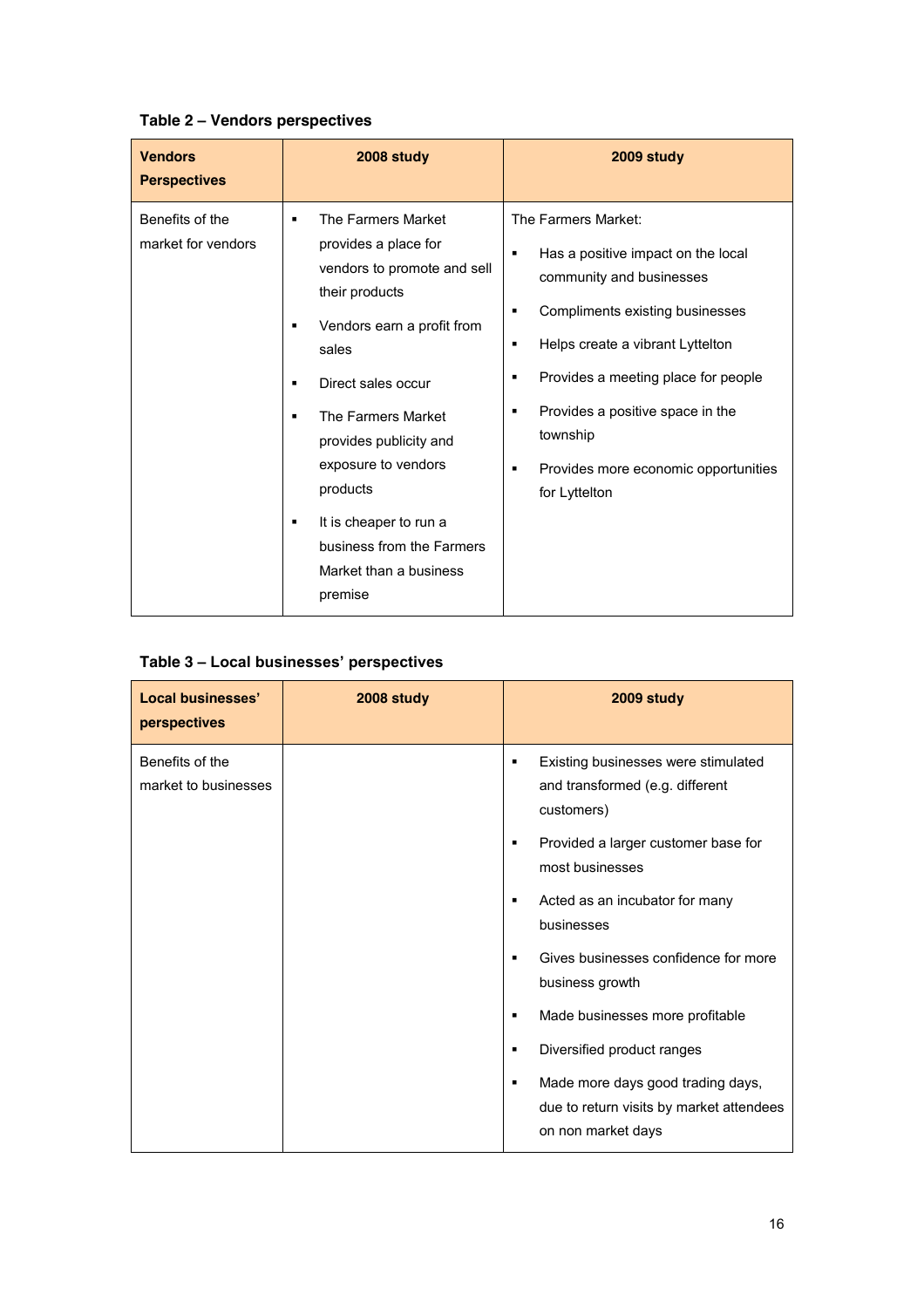## **(#& Focus Group with vendors**

In June 2011, two Farmers Market vendors (two vendors did not attend - one had to leave the market due to illness and one did not attend due to vehicle problems) participated in a focus group to give their perspective on aspects of the Farmers Market they liked the most, aspects they thought could be improved, and their awareness and knowledge about Project Lyttelton's accreditation signage for vendors. The focus group findings are presented below.

### **6.2.1 What aspects do vendors like**

Aspects of the Farmers Market that these two vendors liked the most are as follows.

- The cash flow that is generated for the vendors from the Farmers Market.
- Promotion of the vendors' products each week to a cross section of the Christchurch community -*It's a way to promote your products to, you know, the wider Canterbury community.*
- ! Exposure to and occasional business from, a shop or deli that is looking for new products. This can lead to further business opportunities.
- The opportunity for vendors to sell all their products in one day. The popularity of the Farmers Market and the number of regular customers who come along means that this occurs the majority of the time.
- ! Farmers Market customers appear to like sourcing a product directly from the producer. Through positive interaction with vendors and appreciation of products, there are a number of regular customers returning to the Farmers Market - *I would say about 80% would be return customers, and they would have to be satisfied for them to come back*.

### **6.2.2 Suggested improvements/future developments**

Improvements suggested by these Farmers Market vendors are as follows.

#### **Business opportunities**

- ! Vendors have experienced a significant drop in business in 2011, which is likely a result of Christchurch earthquakes. Vendors feel that more focus on promotion of the Farmers Market would help bring customers back to the Farmers Market - *It does need to be promoted. You know, a lot of Christchurch people don't even know that the tunnel is open.*
- ! Improved signage at the tunnel exit, to direct casual *day trippers* to the Farmers Market, as well as helping to direct those people going to the Farmers Market for the first time to its location was suggested.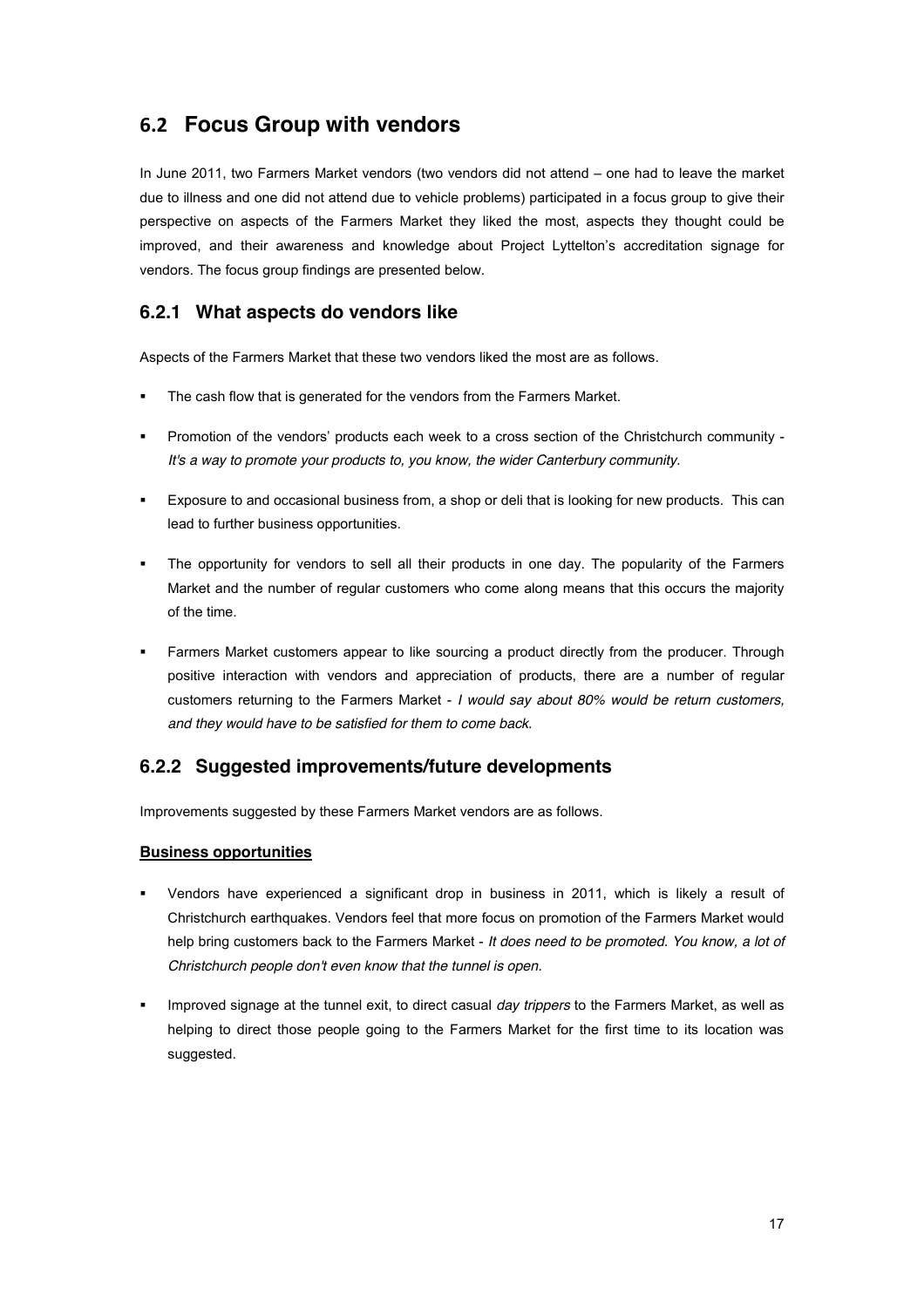#### **The location and set up of the Farmers Market**

- ! For some vendors, being in the lower site at the Farmers Market results in less space, because of a wooden wall that is situated there. In addition, this makes it difficult for them to turn cars around - *That big sort of wooden wall that they have put up...that has taken up a lot of the site... made it smaller, which makes it not as good as the top one.*
- ! Because of the current layout of the Farmers Market, it would be beneficial for vendors if a process was in place for vendors to set up one after another, depending on access to their site - *The first one has to come first, then that one and then, it goes automatically, but now everybody comes at once*.
- The introduction of a set plan to direct where each vendor sets up each week, and which provides standardised same sized sites for vendors, could address issues caused by space constrictions at the Farmers Market.
- ! Vendors would like a larger site for the Farmers Market, with easier parking and with a particular type of set up. For example, instead of vehicles, tents, or gazebos sticking out at the Farmers Market, it could be like the *car park* behind the Lyttelton Port Company (LPC) Building whereby all the car parks were marked and because it was on the main road people could see it.
- The Farmers Market could be situated closer to the main street (London Street), because if people are shopping they are more likely to visit the Farmers Market. However, having the Farmers Market at the school in an enclosed area does contribute to the atmosphere at the Farmers Market.
- ! Vendors access to shade could be improved for some vendors. This would protect produce *As /&.55%')51\$2/>we will probably want less sun for the products*.
- The best location for music was in the middle of the Farmers Market, with tables and chairs set up as a place for people to sit and listen to the music.

#### **Waste disposal**

- There is confusion for vendors and customers concerning the issue of waste disposal at the Farmers Market. Some vendors took other stallholders rubbish home, which caused them frustration, and was seen by them as ultimately counterproductive (e.g. the length of travel in taking rubbish home (carbon miles) and then burning it) - *I travel three quarters of an hour out to Leeston with the rubbish from here and what do I do when I get out there? I burn it. Isn't that defeating the whole thing?*
- ! The waste disposal could be the job of some vendors who create the waste in the first place *Well maybe the coffee merchant or the coffee seller takes the cups home*, or there could be a rubbish recycling bin located at the Farmers Market - *The coffee cup is recyclable. There just needs to be a city council recycling bin, in the market somewhere.*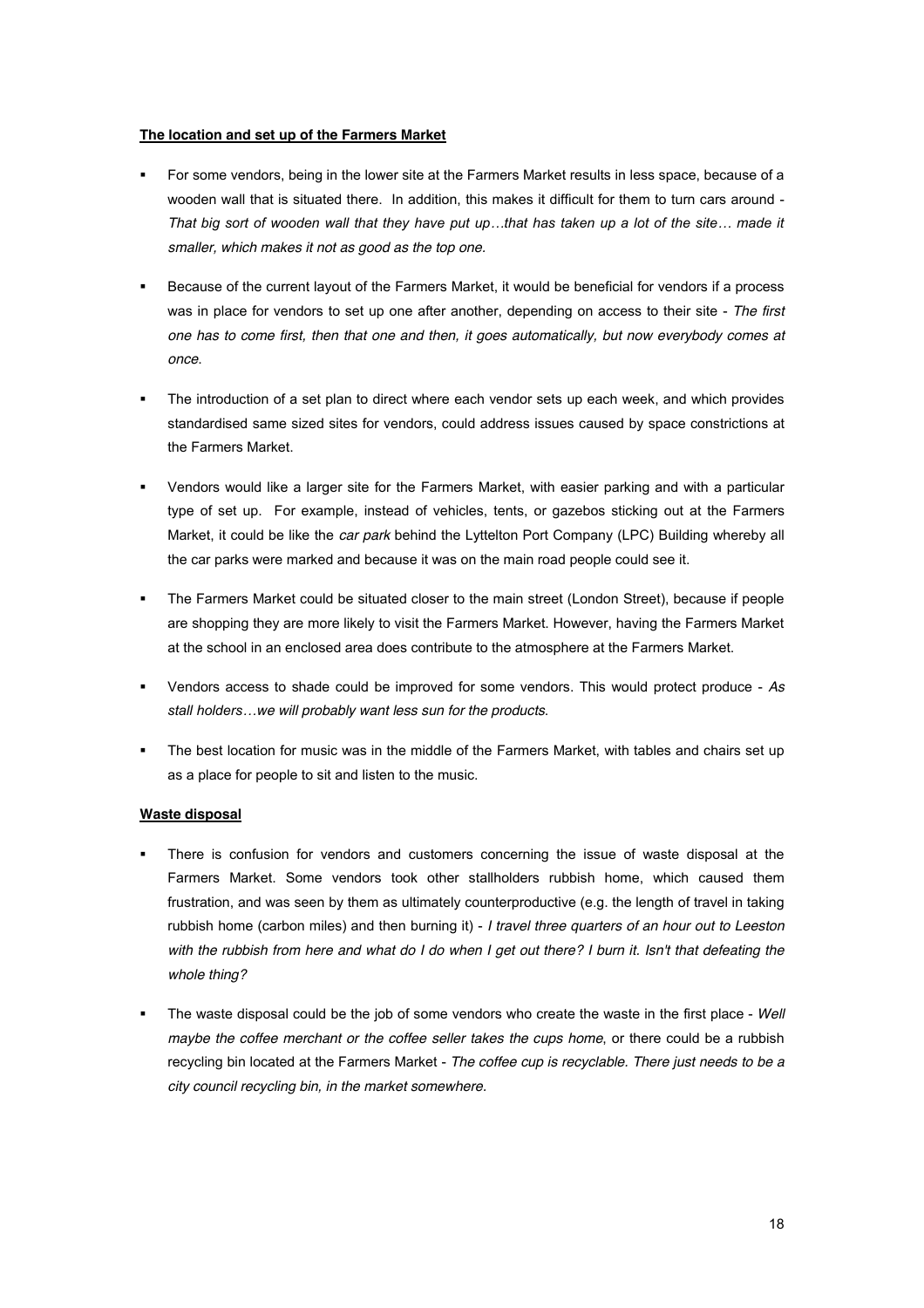#### **Farmers Market rules and regulations**

- ! There is a need for improved communication channels between Farmers Market management and vendors, as there are unresolved issues relating to the way the Farmers Market is run. For example, there is a need for firmer and clearer guidelines for vendors and others working at the Farmers Market, that clarify:
	- ! Rules for vendors around competing products *Things like competition, there is lots of festering going on about that at the moment.*
	- The length of time that musicians play, as this impacted on the atmosphere of the Farmers Market, and therefore, indirectly on vendors - *Some of them only play for an hour* ... It seems that they are supposed to play for two...There needs to be some monitoring of how long some *of them do play.*
	- What constitutes bad weather on the day, and results in a reduced fee for vendors, to compensate for a likely reduction in sales of produce - One time we had a meeting...We were saying when it was raining we don't have to pay the fee or only half fee... because [Farmers *Market management] thought that it was not so rainy that day, we paid full fee. But we as stallholders did not agree. We were not happy about that.*
	- Waste disposal rules, which need to be shared with customers and vendors. For example, there are no guidelines for customers (e.g. where to put empty coffee cups) - *Again that needs*  to be explained to the punters, that that is the deal. There is nothing...They just can't find a *rubbish bin*.
- Guidelines for vendors and others working at the market that have already been agreed upon needed to be followed through more consistently.
- ! The Farmers Market Committee should send out an email on Friday every week informing vendors if a vendor is not coming that week. This could provide an opportunity for vendors to sell the produce of that vendor without competing with them.
- ! There is concern that some vendors do not have a registered kitchen in compliance with New Zealand Food Safety regulations. There is a view that there is going to be more emphasis on permits from Food Safety New Zealand in the short term. Vendors felt that Farmers Market management should be discussing regulations with vendors to avoid fallout if an illness at the Farmers Market was to occur, and vendors were found to be not complying with legislation - *There*  are these rules, but nobody is enforcing them...every stall holder down there should be working out  $\alpha$ *5 a registered kitchen... I know that there are stallholders down there that aren't.*
- ! There should be further discussion regarding whether the Farmers Market should be advertised through the Farmers Market Association website, as it is not following some Farmers Market Association rules.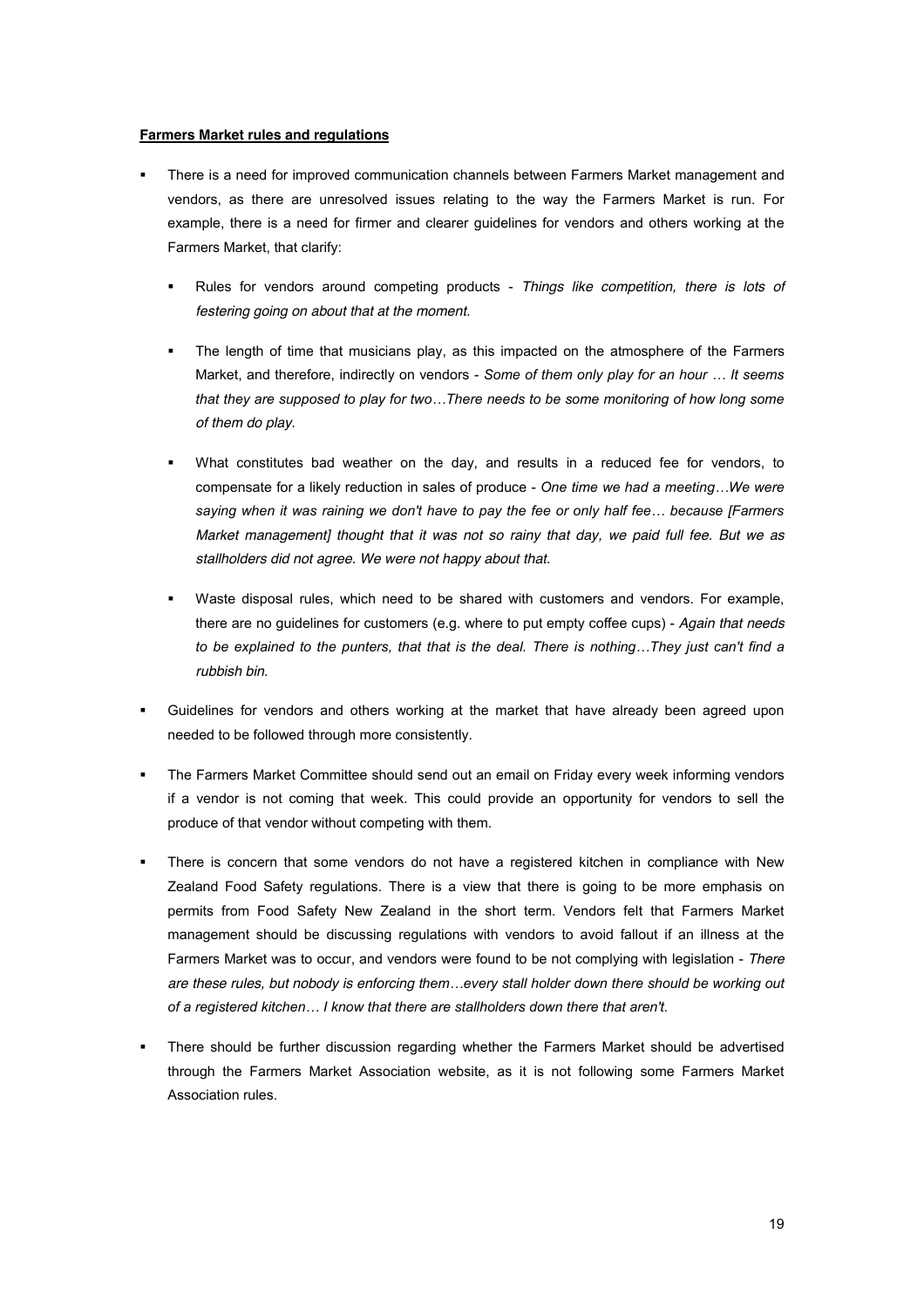There would be some value in having more stringent rules for vendors, to ensure that vendors who claim to produce products themselves, or stock actual organic produce (e.g. spray free tomatoes) are checked for authenticity (e.g. site visits). This would ensure that those who are authentic are recognised for this - *Also with growing vegetables I think that they should check. They should come )#\$2%&)%-)+2%3.2\*>&'\$-%(., see what we are growing and that it is ours and that we don't buy it in.* 

### **6.2.3 Knowledge and understanding of accreditation signage**

Vendors felt there needs to be more promotion and education for customers around Project Lyttelton's accreditation system for vendors, and that for it to be successful, the categories need to be stringently enforced - *We were all given our little signs to put up, but there was no follow up, there was no promotion. There was no, explaining to the public, to the customer, as to what it was about.*

An option suggested by vendors to address this issue, was a large map with a list of all the vendors, where the vendors are situated, and what their accreditation is. The map could be placed in the middle of the Farmers Market where customers could clearly see it.

### **(#" Focus Group with regular customers**

In June 2011, four people who were regular customers at the Farmers Market participated in a focus group to give their perspective on aspects of the Farmers Marked they liked the most, aspects they thought could be improved, and their awareness and knowledge about Project Lyttelton's accreditation signage for vendors. The focus group findings are presented below.

### **6.3.1 Aspects regular customers like**

Aspects of the Farmers Market that regular customers liked the most are as follows.

- The freshness and quality of the produce.
- That the produce is grown close by, and there is a good selection of organic produce.
- ! Having the opportunity to sample the produce at the Farmers Market *I like tasting all the different*  hummus and things. I go around taste...and occasionally buy some when I can afford it. But I love *the fact that you can just do this taste and try before you buy*.
- Seasonal produce is available, with different produce being available according to the changing seasons - *There are blueberries at a certain time and figs at a certain time.*
- The wide range of products, meaning that a lot of a customers' weekly shopping can be obtained at the Farmers Market.
- The opportunity to get to know the vendors at the Farmers Market and to talk with them about their products - *I really value the ongoing relationship with the vendors... they will give you tips about* hew information about what is coming out or...how to cook something and that sort of thing.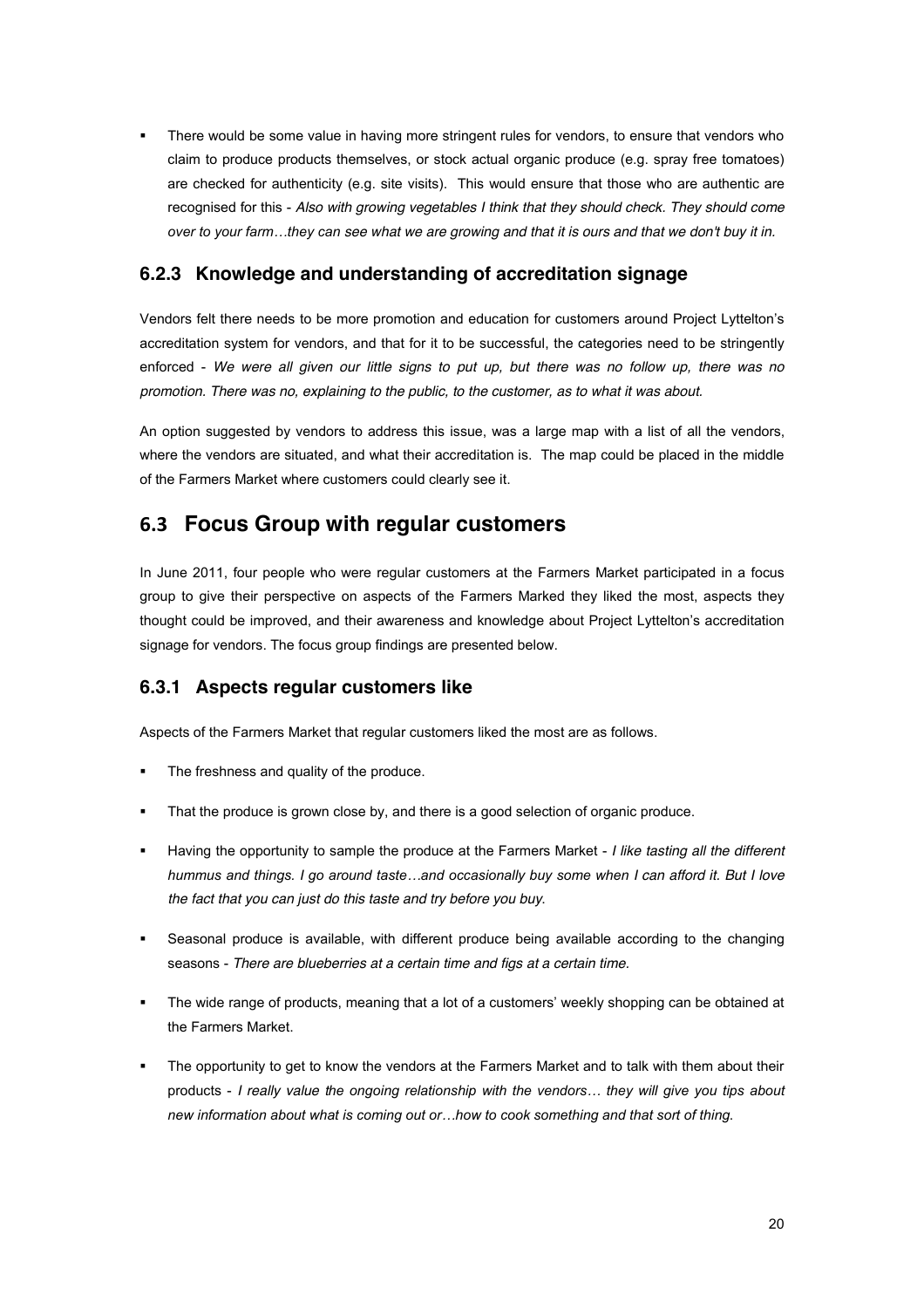- ! The social aspect of the Farmers Market meeting up and talking with people from Lyttelton and vendors, and catching up on any local news - *It is a fantastic social hub, you meet all sorts of people from all around Lyttelton that you wouldn't necessarily meet. But you can keep connected*  with them [at the market] which is fantastic...If you haven't seen somebody you go to have coffee *later and that is a very valuable aspect, so it is not a ten minute shopping expedition, it is a full morning experience*.
- The community connectedness that occurs at the Farmers Market, and its small space, which contributes to its *intimacy* and *character* - *It just gives me a real sense of the community of*  Lyttelton. You know...regular people...and people who are really involved in the community.... it *gives me that sense of that connection with the community, with being a part of this community.*
- Local musicians being present, who help create an atmosphere where people feel comfortable to linger (i.e. to spend time a reasonable time at the Farmers Market).
- ! Local musicians being supported (i.e. they are exposed as performers) *I really like that there are*  Lyttelton entertainers that entertain there, you know... it both gives them a venue and also just adds *something to my market experience.*
- ! The Farmers Market has brought more people to Lyttelton, and that has been beneficial for local businesses - *I really value that it does bring a lot of people into Lyttelton... a lot more became aware of Lyttelton as a place to go, and I think that has been really good for the business.*
- ! The Farmers Market is successfully managed all the way through from its set up to its end *The*  whole management of it is actually is exceptionally good, you know. It is up and running at *10:00am, and there is nobody still trying to set up.*
- ! The Farmers Market is in a location which is convenient for regular customers who live in Lyttelton Well it is just down a couple of flights of steps really and if I buy too much, it sometimes is a little bit *of a struggle getting back again, but it is worth it. It is worth it and it is not far.*
- Using the school site for the Farmers Market is seen as a positive use of space for the community. Options suggested for an alternative site during the construction of the school were the supermarket car park, or London Street if it was shut down for several hours.

### **6.3.2 Suggested improvements/future developments**

Improvements suggested by regular customers are as follows.

- ! A bigger variety of organic produce (as at the Riccarton Market), organic cleaning products (e.g. vinegar), or other shopping items that you would pick up at a supermarket (e.g. organic olive oil) could be made available at the Farmers Market, even if it were on a less frequent basis (i.e., a monthly basis).
- ! Turning the Farmers Market into a zero waste market *- Some of the stallholders have, for their*  convenience, this packaging arrangement...but it doesn't contribute to the bigger picture of sustainability, that many of us want to be contributing to...*I* think that is relevant for further  $disclusion...$ taking that one further forward.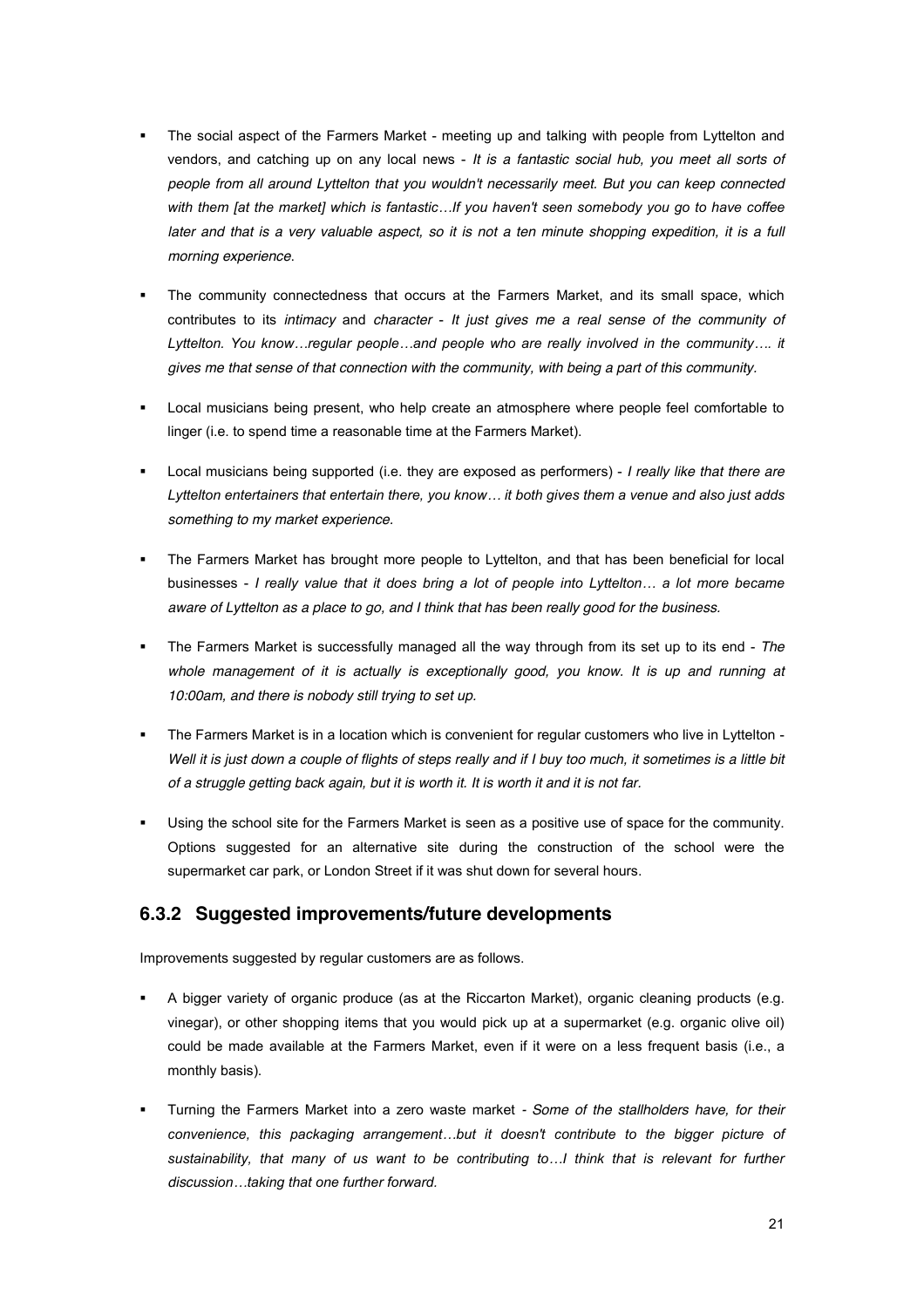- ! Biodegradable bags being the only bags used at the Farmers Market*.*
- Exploring an alternative site for the Farmers Market during winter. The lower site is appreciated in summer, due to more access to shade, whereas the upper site can be unpleasant in winter depending on what stall you are at - *I liked it on the lower site particularly in summer when there*  was more shade and trees around. In the winter...it can get a little bit vicious up on the upper site.
- ! Identifying a place for customers to retreat to if there is a big downfall (e.g. the school hall) *If we*  could just retreat to somewhere, when that big downfall really does come... that would be a *potential improvement*.
- " The lower site at the Farmers Market is smaller than the upper site, and although the dog parking at the gate is generally supported, the fact that everyone must walk past them to enter the lower site, could cause issues for some customers who are scared of dogs - *Everyone has to walk past the dogs. Whereas previously you could walk past them and there was another gate... perhaps it could be an issue for young children.*
- ! Options for bike stands, which would contribute to sustainable practice *Some bike parking would be another thought, because I am not the only one coming [from a] distance.*
- Better access to toilets at the Farmers Market.

### **6.3.3 Knowledge and understanding of accreditation signage**

Project Lyttelton's accreditation signage was not well understood by regular customers. They knew basic information about its purpose (e.g. it was indicating whether vendors were selling locally grown, or organic produce) but they did not know specific information about the criteria Project Lyttelton works off in giving vendors certain levels of accreditation.

Generally, because regular customers have established good relationships with vendors, they know where the produce comes from and if it is organic. If they do not know this information, they ask the vendors themselves - That is a part of the relationship that we have with the stallholder...with the *established stallholders we already know who comes from where and all that sort of business*.

## **(#% Focus Group with Mystery Shoppers**

Eight people who had never been to the Farmers Market before were selected based on pre-specified age categories<sup>13</sup>, and provided with \$50 to shop at the Farmers Market for a minimum of one hour (10:30am -11:30am; the busiest market time). The mystery shopping process occurred on two different days (i.e. two people from each age group were selected, and one person from each age category would shop on a different Saturday).

 $13$  The age groups involved include ages  $20 - 34$ ,  $35 - 50$ ,  $50 - 64$ , and 65+.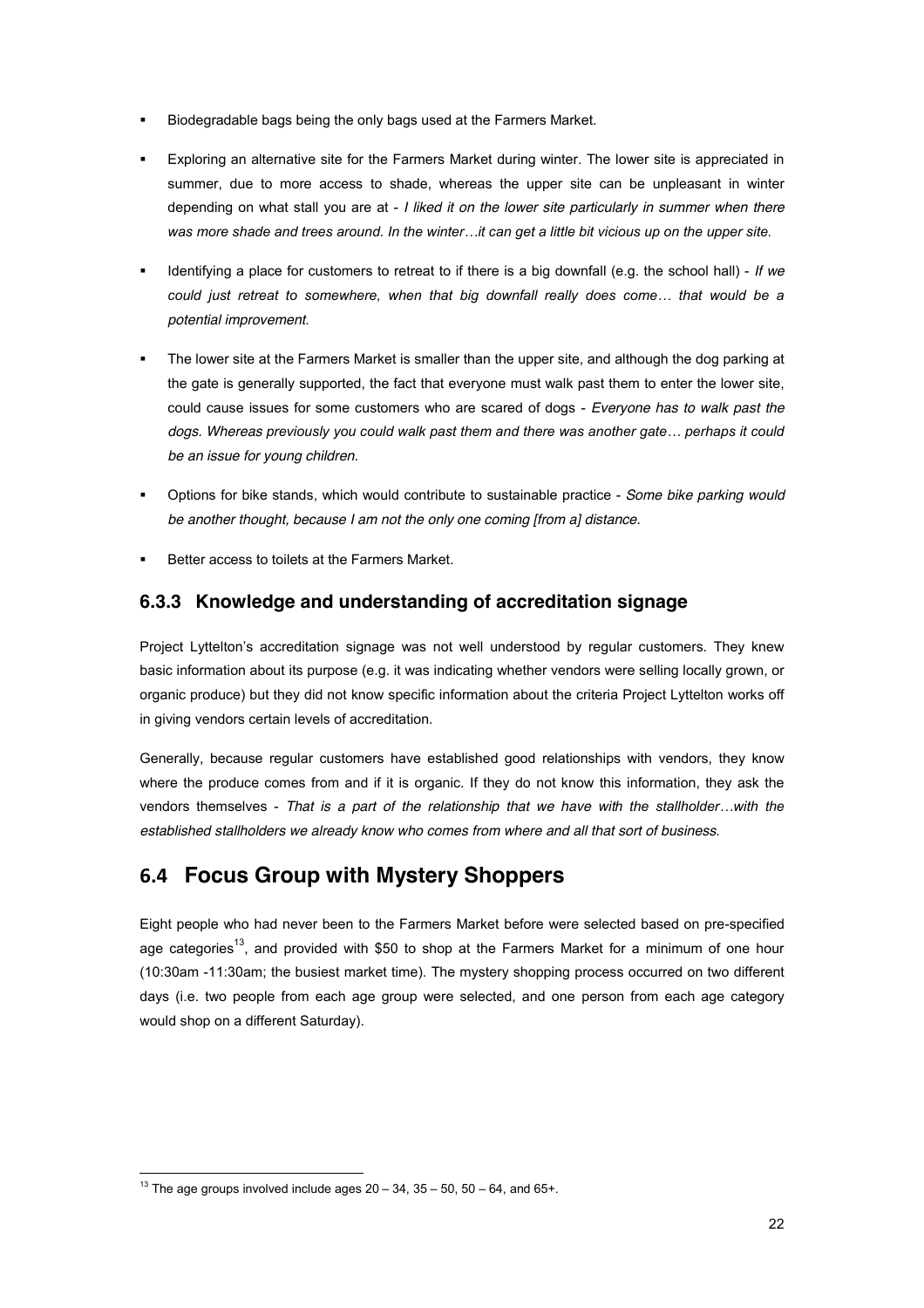Two focus group sessions, with the same groups of people, were held after the mystery shopping events to identify what aspects of the Farmers Market customers like and what aspects of the Farmers Market that customers think could be improved, and to assess their knowledge and understanding of Project Lyttelton's accreditation signage for vendors. Findings from the focus groups are included as follows.

### **6.4.1 Aspects of the Farmers Market Mystery Shoppers like**

Aspects of the Farmers Market that the mystery shoppers liked the most are as follows.

- ! The opportunity to chat and ask questions of the growers/producers and to sample the produce *I really enjoyed being able to talk to the stallholders and it is nice, because it is their product. They can give you really good background information on the product.*
- ! How knowledgeable the vendors are about their products and learning more about the products they could buy, without experiencing any pressure to buy - *I found I could pretty much ask them any question that popped into my head and they were actually able to sit there and chat about it and then with no pressure of okay so now I have given you this information now you have got to buy something, which was nice*.
- Having coffee and a variety of produce available, and background music playing, provided a positive atmosphere - *It was quite nice walking in there and getting low-key background pleasant sound or music. It was atmospheric. But also, nice at the same time the smells were nice, you know the bready type smells, the flowery type smells, so you get those sort of sensations of sounds and smells*.
- ! The live music, which contributed to the friendly, relaxed atmosphere *- Well, I have to say the music, I loved it. Because I think that it led to that, to that fantastic atmosphere.*
- The range of products means that customers can get a lot of their weekly shopping done at the Farmers Market, and the convenience and the environmental benefits of this is appreciated - *The way I shop now, I would like to buy everything from the one experience, plus have a nice coffee and chat. I am spending a limited budget, but what I am buying is quality. And I want to buy it from as near as, like from the grower you know. All the people who have produced it or made it.*
- ! The quality and cost of produce and how fresh the produce looked *I found the produce pretty*  amazing... the stuff there was just beautiful and fresh and really reasonably priced.
- ! Finding produce at the Farmers Market that they could not find elsewhere *I managed to find*  chorizo sausage, which was pretty amazing. It is pretty impossible to find over here... that definitely *stood out*.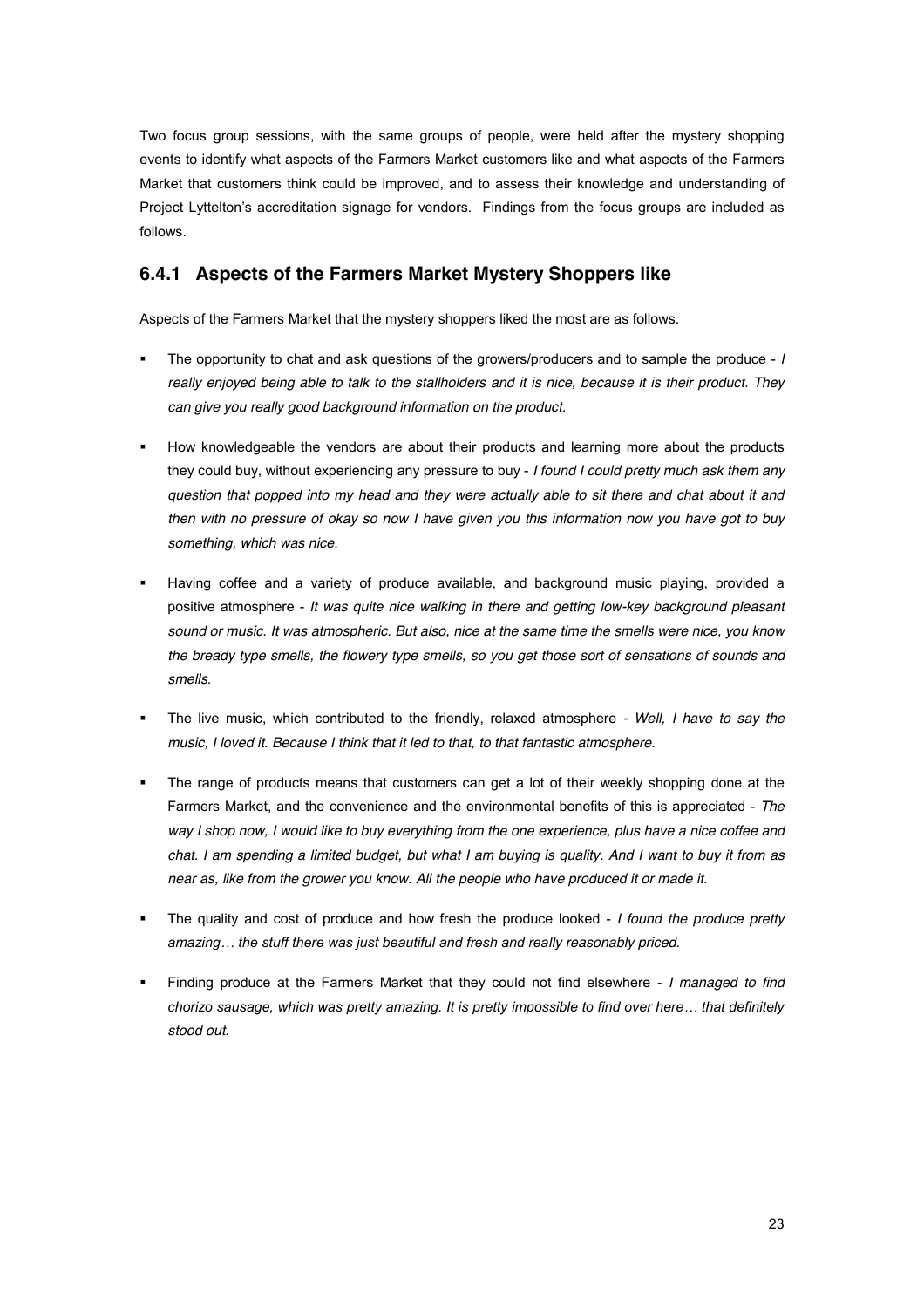### **6.4.2 Suggested improvements/future developments**

Improvements suggested by mystery shoppers are as follows.

#### **Space and set up**

- ! Increase the space in the Farmers Market The small and intimate nature of the Farmers Market can feel a bit restrictive - *It is a little bit compact or compressed with people and stalls. You have to be careful moving around.*
- ! Have less vehicles in the market space *If they [Farmers Market vendors] didn't necessarily have to have their vehicles there, then it would be good to do without them, for more space.*
- ! Increase the amount of seating so people have a place to sit and enjoy the music while resting, eating, or drinking - *A lack of seating means that some people are unable to relax and fully participate in the positive atmosphere of the market - You have got soup in one hand and the food in the other.... Juggling.*
- The lack of seating means people can end up feeling crammed and awkward and unable to relax and fully enjoy the music and their refreshments - *There was nowhere you could actually sit and be with it (the music) unless you went all the way back to the playground...There wasn't enough*  $space...$  for people to be in the atmosphere with the music as well and just sort of chat to each *other.*
- If there was more seating available for sitting and listening to the music, this would add to the *festive* and *community* atmosphere at the Farmers Market.
- ! Although the dog parking area is a positive initiative, it is obviously something that needs close management so as not to spread into other areas - *You have got a special dog section. But there was a cluster of dogs at the gate, which wasn't in the dog section. I don't know how you ask people to put their dogs in the dog section, without offending anyone*.

#### **Signage and advertising**

- ! Most participants did not notice any of the signage around Lyttelton and at the exit of the tunnel advertising the Farmers Market - *It is not really obvious, so it is kind of like that you are going blindly, or you are going by memory of where it possibly could be.*
- There was confusion by some participants regarding whether the craft market up the street was the Farmers' Market, or part of the Farmers Market.
- ! The signs not capturing people's attention contributed to confusion about it's location and whether it was where the craft market is - *I was confused and embarrassed for even taking the time to go up [to the craft market] and have a look [to see if the Farmers Market was there].*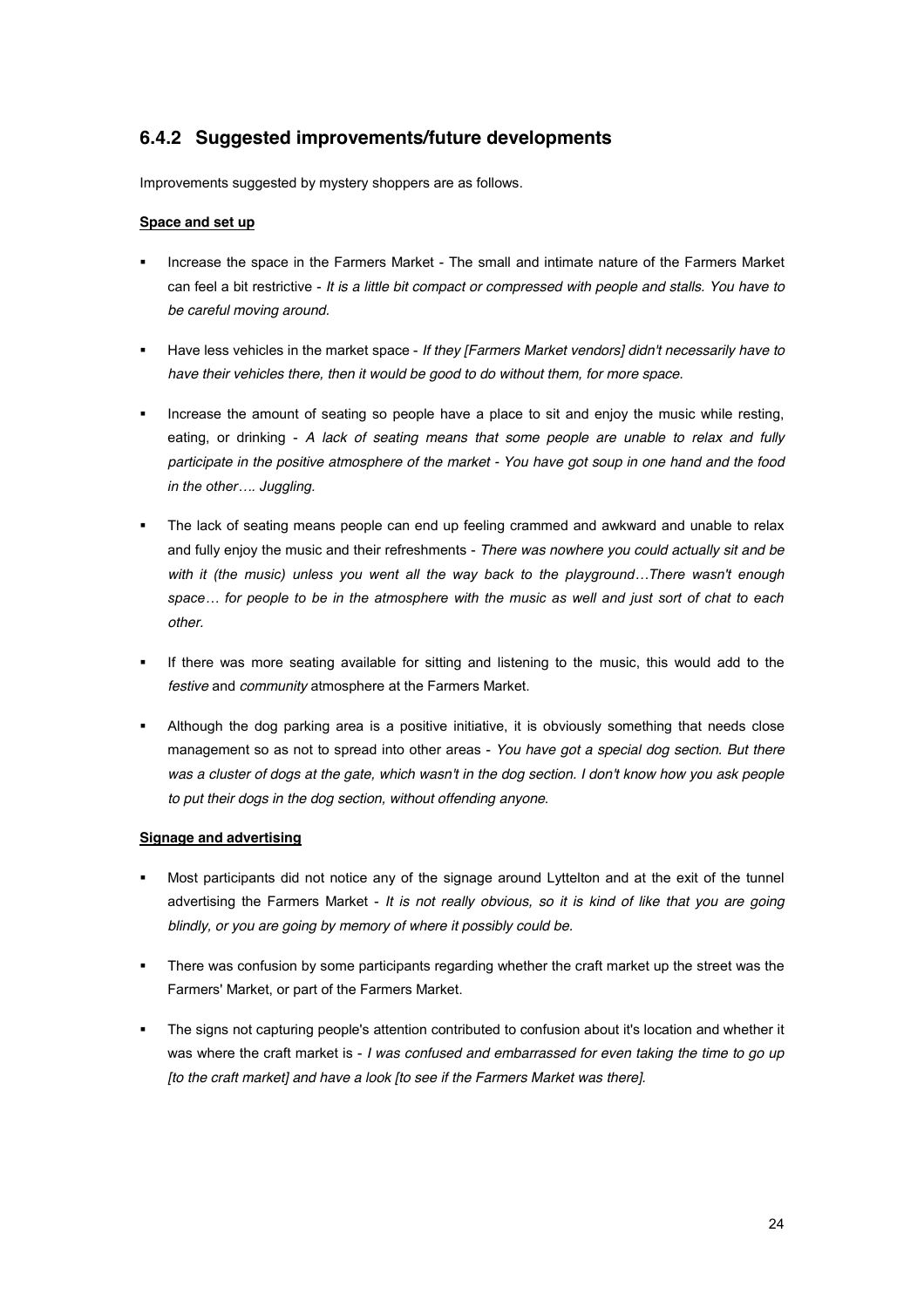#### **Vendors and their produce**

- The stalls that seemed less prepared, or too busy to engage fully with their customers detract from the otherwise positive atmosphere - *The coffee place I felt was just very busy and they needed*  perhaps an extra pair of hands and ... they were obviously rushed there.
- Those stalls that only provided products in one price range, or didn't have opportunities to sample were disappointing - You are gonna want to buy something more if you taste it.... I would've have *liked to have tasted it before I bought it*.

#### **Waste**

- ! People need a place to leave their waste, and the solution of where this waste goes needs clear signage - *In fact I actually went back and I looked around for somewhere, like a rubbish bin. I couldn't see anywhere but there was a tiny space on the corner and I just put it down there.*
- ! There is a need for more information on what to do with waste from refreshments (e.g. where to put their empty takeaway coffee cup) - *When I finished my coffee I was looking for somewhere to put the cast off. I had to find somewhere to put the cast off.*
- ! People feel a lack of guidelines on what to do with their rubbish resulting in feelings of confusion and disorientation for some - *I was looking for a rubbish bin, to put my plastic cup in ... I did a wee circuit and I went back to where I bought it in the finish and said have you got a rubbish bin, and she took it off me...maybe I just didn't see it.*
- A simple notice board with key information as a solution to limit customers' confusion around things such as where to put waste, where toilets can be accessed would help the smooth running of the Farmers Market - *Just do something like a little map of the area... just have little sticky velcro bits on like laminated paper*.

#### **Toilets**

- Access to toilets in the school hall should be clearly sign posted.
- ! Concern over the lack of information about the availability of toilets *A notice board. It would be kinda nice, to sort of know where the loo is*.

### **6.4.3 Knowledge and understanding of accreditation signage**

Project Lyttelton's accreditation signage for vendors was generally unnoticed by participants, and they had only a slight interest in what it is about. There is a mixed level of interest in the concept as a whole.

The accreditation logo seemed unnecessarily complicated to some participants, who felt there needed to be better information explaining it. Some participants felt they had no need to be provided with further information about the products (i.e. their organic authenticity), because they gained enough trust about products it simply being at the market and from talking to the vendors - *No, it wouldn't particularly concern me whether they had it or not. The fact that they are here, and this market has such a good name, is enough accreditation for me*.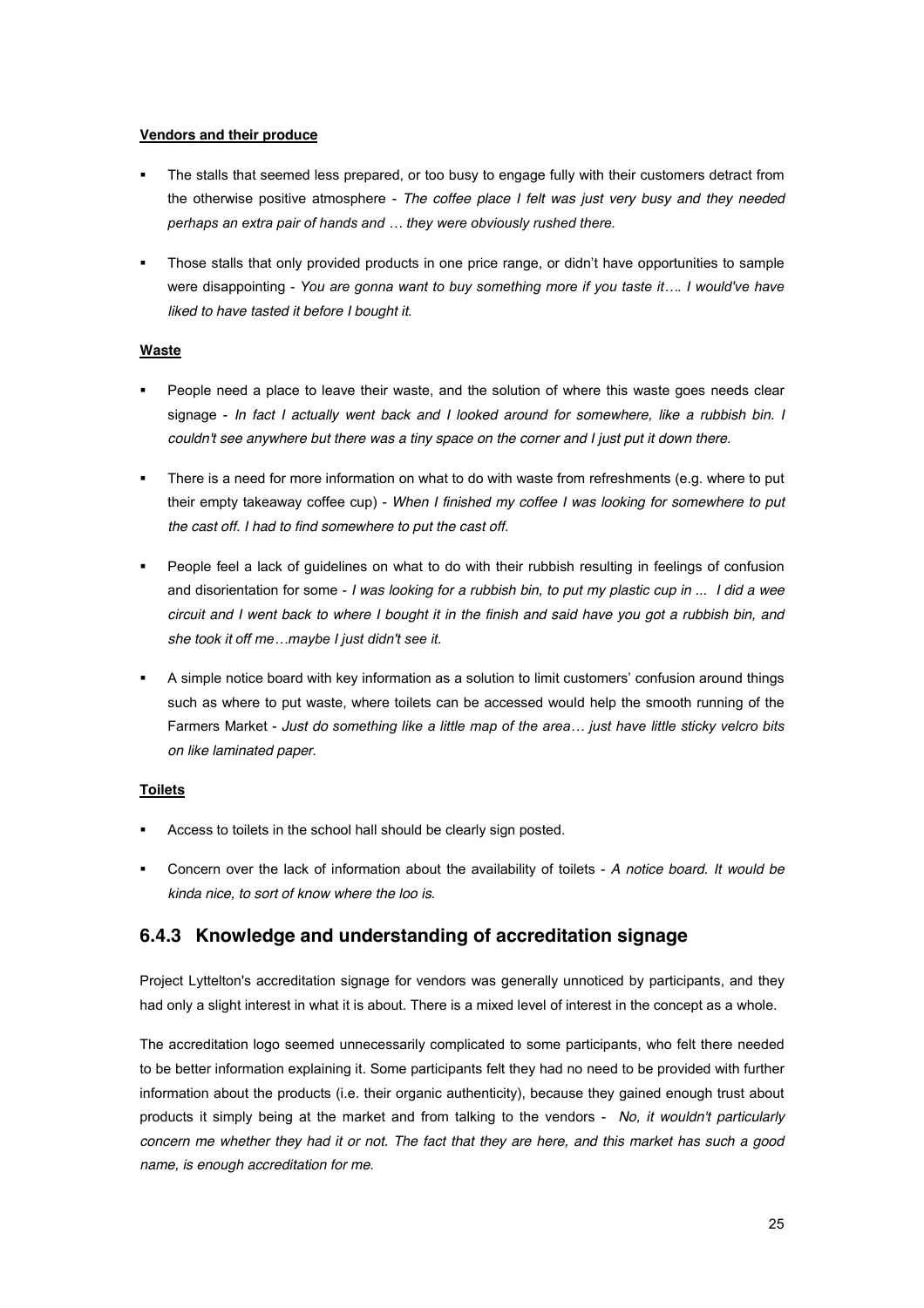# **7 Discussion and recommendations**

## **)#\$ Key findings**

Key findings from this evaluation relate to vendors, local businesses and customers perceptions of aspects of the Farmers Market that work well and benefits resulting from the Farmers Market, any areas for improvement, and the level of knowledge and understanding of Project Lyttelton's accreditation signage for vendors $^{14}$ .

### *Key benefits for customers, vendors, and businesses*

- Regular and first time customers like the access they have to a wide range of quality, local, fresh, seasonal produce in one venue. Customers also value the opportunity to try products before they buy, and the environmental (sustainability) benefits of the Farmers Market model.
- The relationship that develops between customers and vendors is seen as a key benefit. Customers value the opportunity to interact with and buy directly from the producer, and vendors can generate return custom through their positive interaction with the buyers.
- ! Vendors and customers like the atmosphere of the Farmers Market, and see it as a community meeting place. The opportunity to listen to music, have a coffee and meet friends is greatly valued.
- ! For vendors and businesses, the market provides economic benefits on a weekly basis (i.e. cash flow for Farmers Market vendors, employment to locals as musicians, and exposure to local businesses.)
- ! Vendors value the fact that the market exposes their product to a wide audience and creates the opportunity for further business.
- The market is seen as a valuable way to bring people into Lyttelton and support local businesses.

#### *Suggested improvements*

- ! Respondents identified a need for clearer guidelines and regulations for market vendors, musicians, and Project Lyttelton employees and volunteers. Clearer food safety regulations that are enforced, and rules around competition and authenticity were identified as particular issues by vendors.
- ! There is a need for improved communication between Farmers Market management and vendors around Farmers Market rules and regulations, and general communication about the market to people from Lyttelton and Christchurch.
- ! A change in site was suggested by some respondents, because the current site is congested space at Lyttelton Main School is restricted due to a safety wall around two earthquake damaged classrooms, some vendors' vehicles in the space, and parking is limited.

<sup>&</sup>lt;sup>14</sup> Represents if the stall has food grown by the vendor, meets Project Lyttelton's environmental standards, is locally crafted and/or is within its 100km boundary.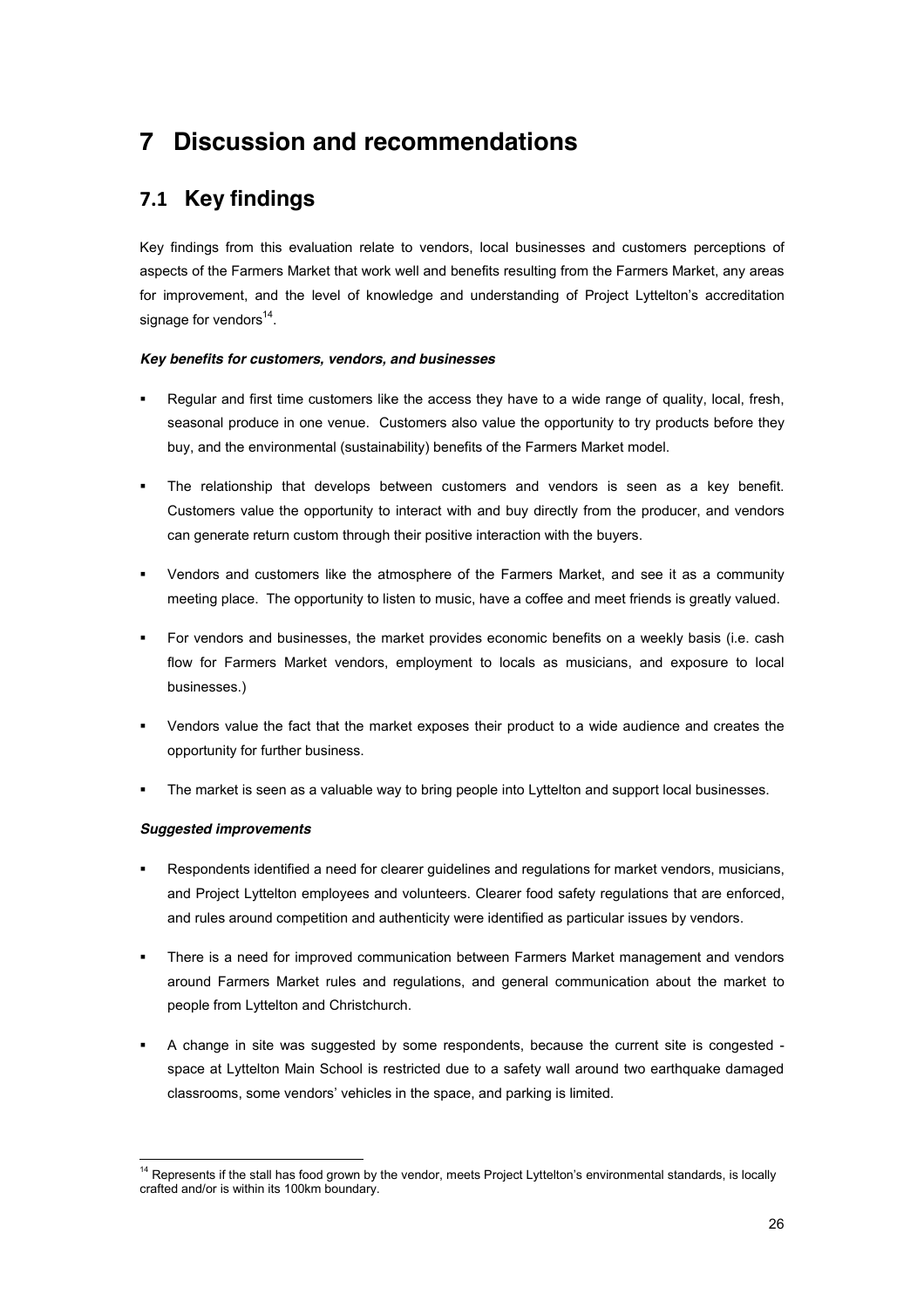- ! The market could benefit from better promotion post-earthquakes. In particular, the location of the market needs to be well signposted from the tunnel.
- ! Waste disposal is a major issue for vendors and customers, and several customers were unable to locate rubbish disposal on the site. In addition, making the market zero waste, or plastic bag free were suggested as improvements.
- ! Seating near the music, so customers can linger at the market was suggested by respondents.
- ! Making sure someone is responsible for ensuring dogs are kept in the dog parking area, and providing better toilet access and market signage were also identified as areas for improvement.
- ! Centralised signage, that provides information about vendors and their produce, and where they are at the market, was suggested by vendors and customers.

### **Knowledge and awareness of Project Lyttelton's accreditation signage**

- ! Vendors felt more promotion and education for customers on the accreditation issue was required (i.e. its purpose and how it works).
- ! Regular customers did not understand the need for accreditation signage, considering that they had already established good relationships with vendors and know where products come from.
- The accreditation signage was generally unnoticed by first-time shoppers. To some participants the logo seemed unnecessarily complicated and needed better information to explain it. Others did not see the need for accreditation as they could ask the vendor or trust the process of eligibility of products to be sold at Farmers Market.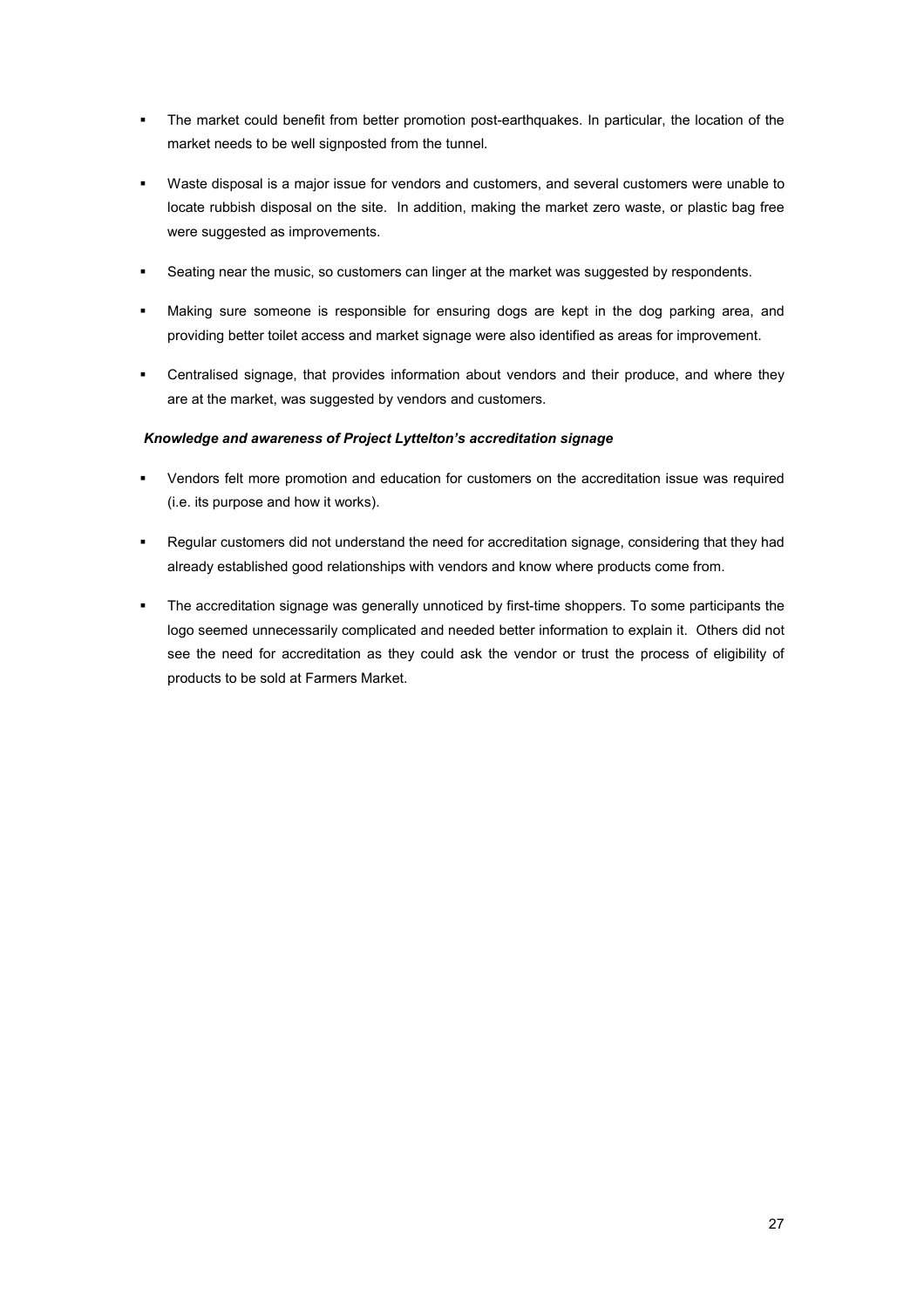## **)#& Recommendations**

Based on the evaluation findings, it is recommended that Project Lyttelton undertake the following activities to support the success of the Lyttelton Farmers Market.

- Develop a Lyttelton Farmers Market Advisory Group, which will lead the future direction of market. The group would include representatives of Project Lyttelton, Farmers Market vendors and customers, and local business.
- Identify a suitable future site to meet requirements for size, parking, shade, easy access and central location for the market, and develop timeframes and a plan for shifting to this site.
- ! Develop a set of Farmers Market guidelines in consultation with vendors, based on the findings of this evaluation, and follow these guidelines through consistently. This would include site visits to ensure all vendors comply with New Zealand Food Safety regulations, and verification of where produce is grown.
- ! Improve communication of information from Farmers Market management about the Farmers Market (e.g. Farmers Market rules and regulations) to vendors and the general public via newsletters, email, and general meetings.
- ! Provide a directional sign to Farmers Market when entering Lyttelton from the Lyttelton tunnel, and place a sign at the entrance to the Farmers Market.
- Promote, and provide education about, Project Lyttelton's accreditation signage for vendors to customers. An central information board about accrediation and where stallholders are located at the Farmers Market should be considered.
- ! Provide seats and tables near the musicians in central part of the market.
- ! Provide a clearly signed rubbish disposal system for customers and vendors, which includes recyclables, compost and landfill waste (e.g. Christchurch City Council bins could be used).
- ! Develop improved information about and access to public toilets,
- Assign someone from Project Lyttelton with responsibility for ensuring dogs are kept in the dog parking area.
- ! Conduct a further evaluation in 2013 to measure the extent to which the recommended changes have improved and generally impacted on the Farmers Market experience, and to identify the impact of the market on other local businesses in the area.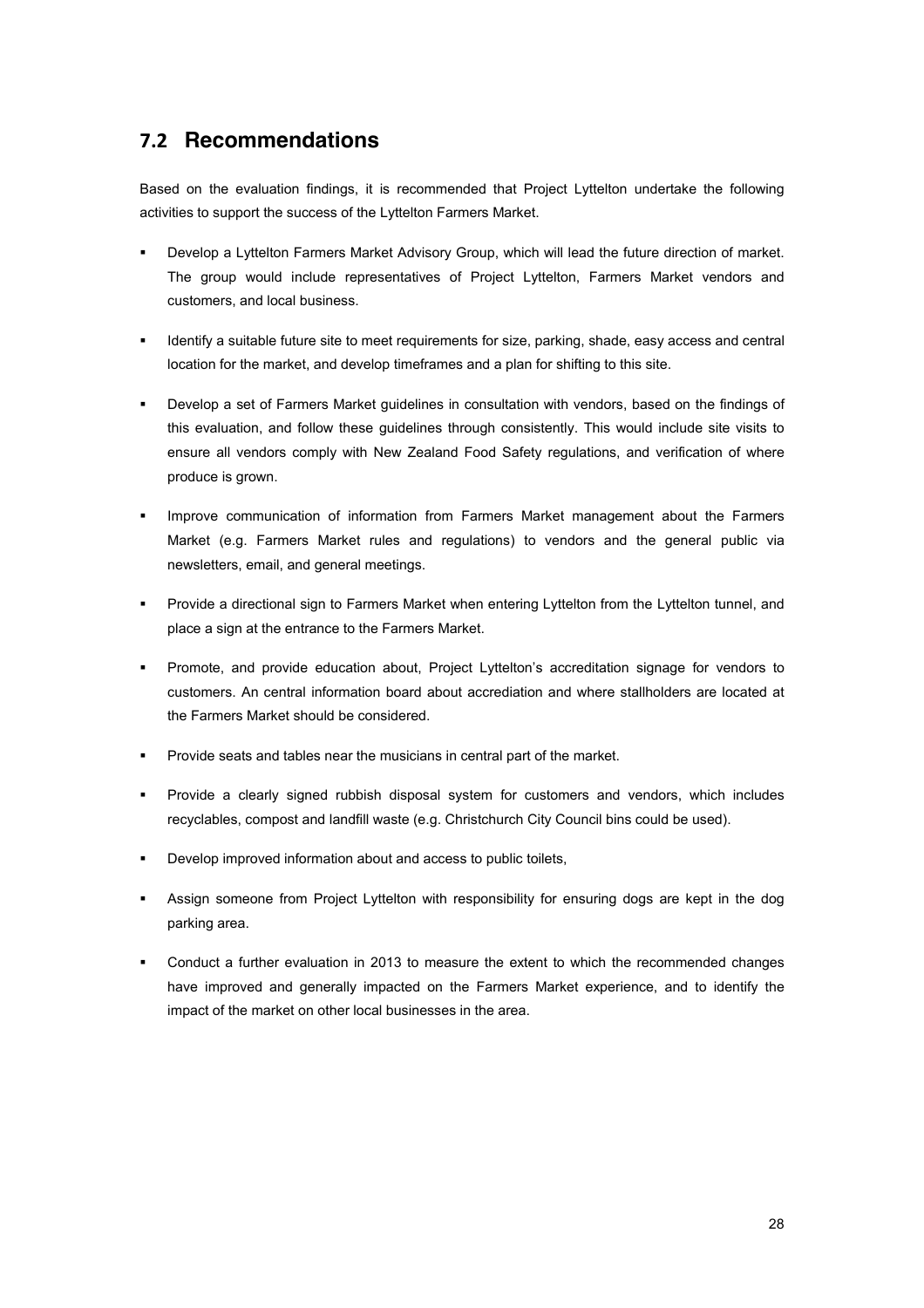# **8 Conclusion**

Lyttelton Farmers Market has provided an opportunity to connect customers (locals, those from greater Christchurch and visitors) with a wide range of quality, local, fresh, seasonal produce in one venue with customers valuing the opportunity to interact with and buy directly from the producer.

Vendors, in turn generate return custom through their positive interaction with the buyers thus providing economic benefits to the vendors of weekly cash flow and exposing their product to a wide audience and creates the opportunity for further business.

This relationship that develops between customers and vendors is seen as a key benefit.

The market is seen as a valuable way to bring people into Lyttelton and promote growth and is seen as a community meeting place. The opportunity to listen to music, have a coffee and meet friends is greatly valued. This also offers the opportunity of employment for local musicians and exposure to local business.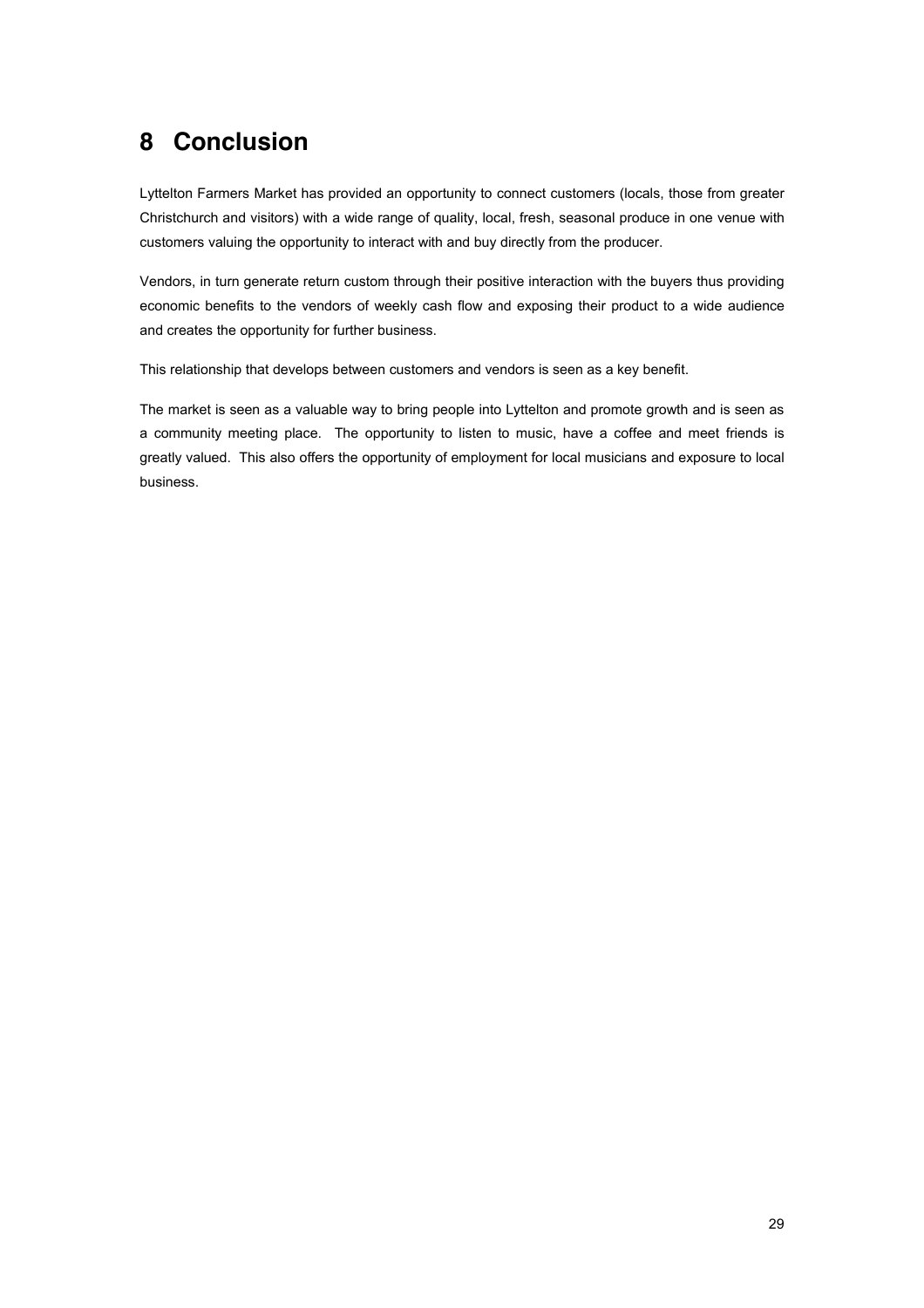# **9 Appendices**

## **Appendix A - Lyttelton Farmers Market Logic Model**

A logic model diagram that was developed for the Farmers Market is presented on the next page. The logic model has was developed following information documented in a Logic Model Workshop held in March 2010, as part of Phase One of the *Project Lyttelton Community Research and Evaluation* project.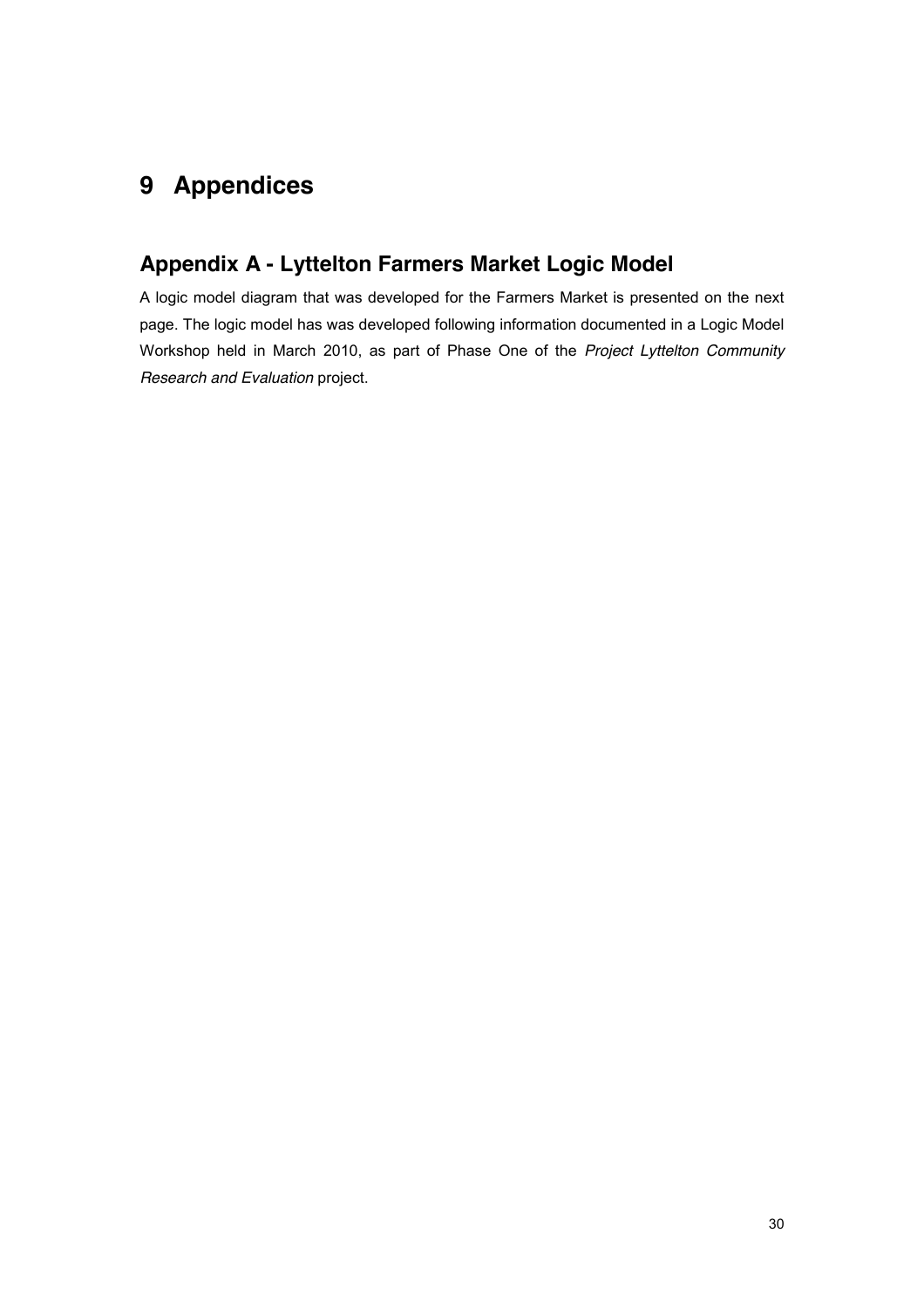# **Logic Model - Lyttelton Farmers Market**

Purpose: To secure and support local food production as a key to building a resilient community

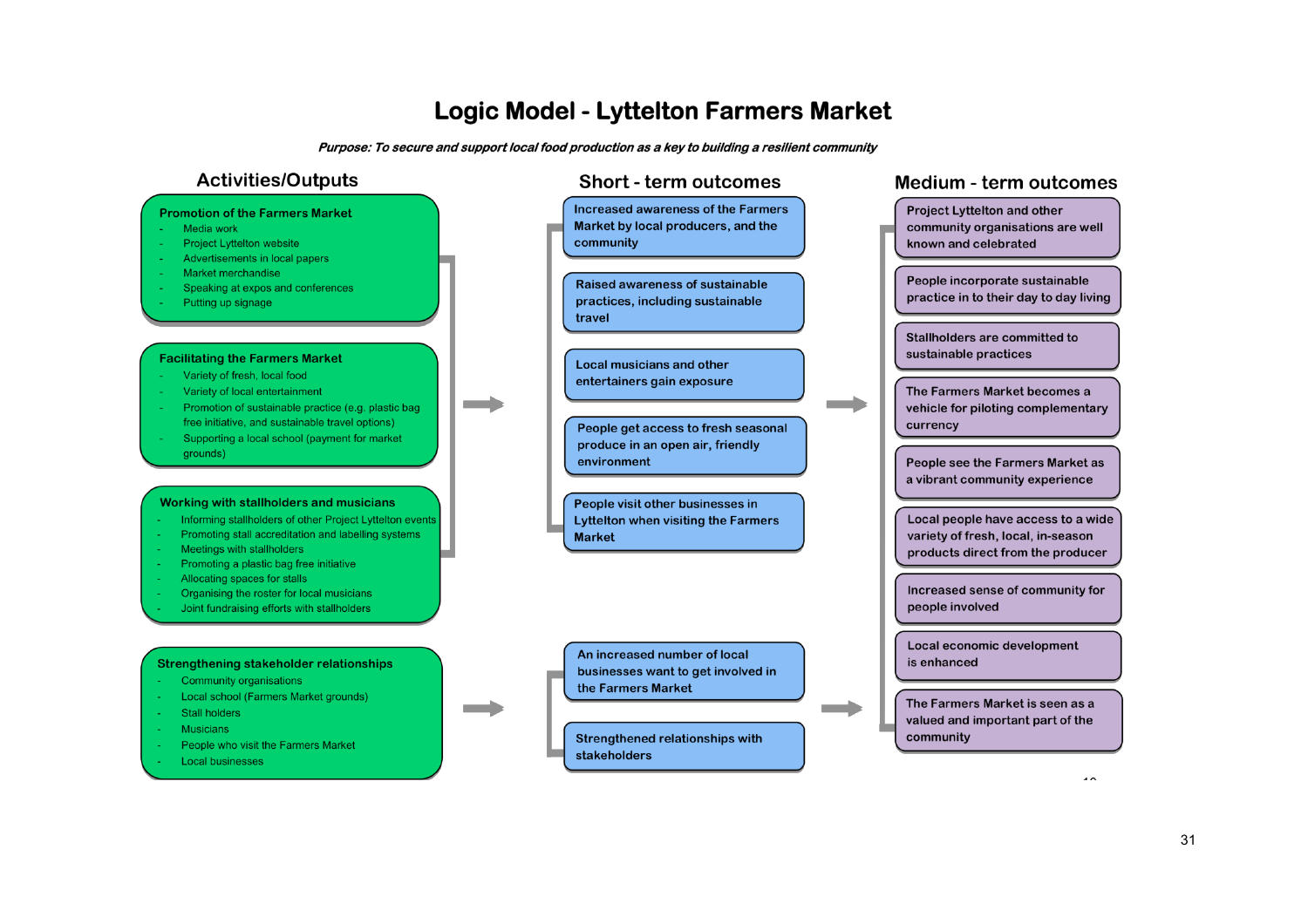## **Appendix B - Topic guide for vendors**



### **Lyttelton Farmers Market Evaluation**

### **Topic Guide 3 Focus Group with Farmers Market Vendors**

#### **Introduction**

Project Lyttelton is currently evaluating six of its projects including the Lyttelton Farmers Market. As part of the Farmers Market evaluation, we are holding focus group sessions with a selection of vendors, businesses and regular customers to provide them with an opportunity to give us feedback about the Farmers Market. We appreciate that you have agreed to participate in the Focus Group session for vendors. Findings from the Focus Groups will be used by Project Lyttelton to inform the future development of the Farmers Market.

### **Focus Group**

The Focus Group will include 4-6 market vendors and take **one hour and 15 minutes** to complete. During the Focus Group we would like you to enjoy some snacks and beverages with us as we explore the following topics:

- ! Perceived benefits of the Farmers Market for vendors.
- Aspects of the Farmers Market that could be improved for vendors.
- ! Development that could occur in the next one to two years to improve the Farmers Market.
- Project Lyttelton's accreditation for vendors.

The Focus Group session will be run by an independent facilitator. The proceedings will be tape recorded and transcribed so that we can provide you with key findings and an opportunity to provide more information, or to suggest changes to key findings.

#### **Information Use**

Project Lyttelton will report key information from Focus Group sessions in an Evaluation Report which will be completed by October 2011. To protect your anonymity, your name will not be used in the report. The report will be made available on the Project Lyttelton website. We hope that the findings will provide useful information that we can use to enhance the Farmers Market for customers and other stakeholders involved in the general running of the Farmers Market.

We look forward to your participation in the Focus Group session for vendors.

Kind Regards, Wendy Everingham, Project Lyttelton.